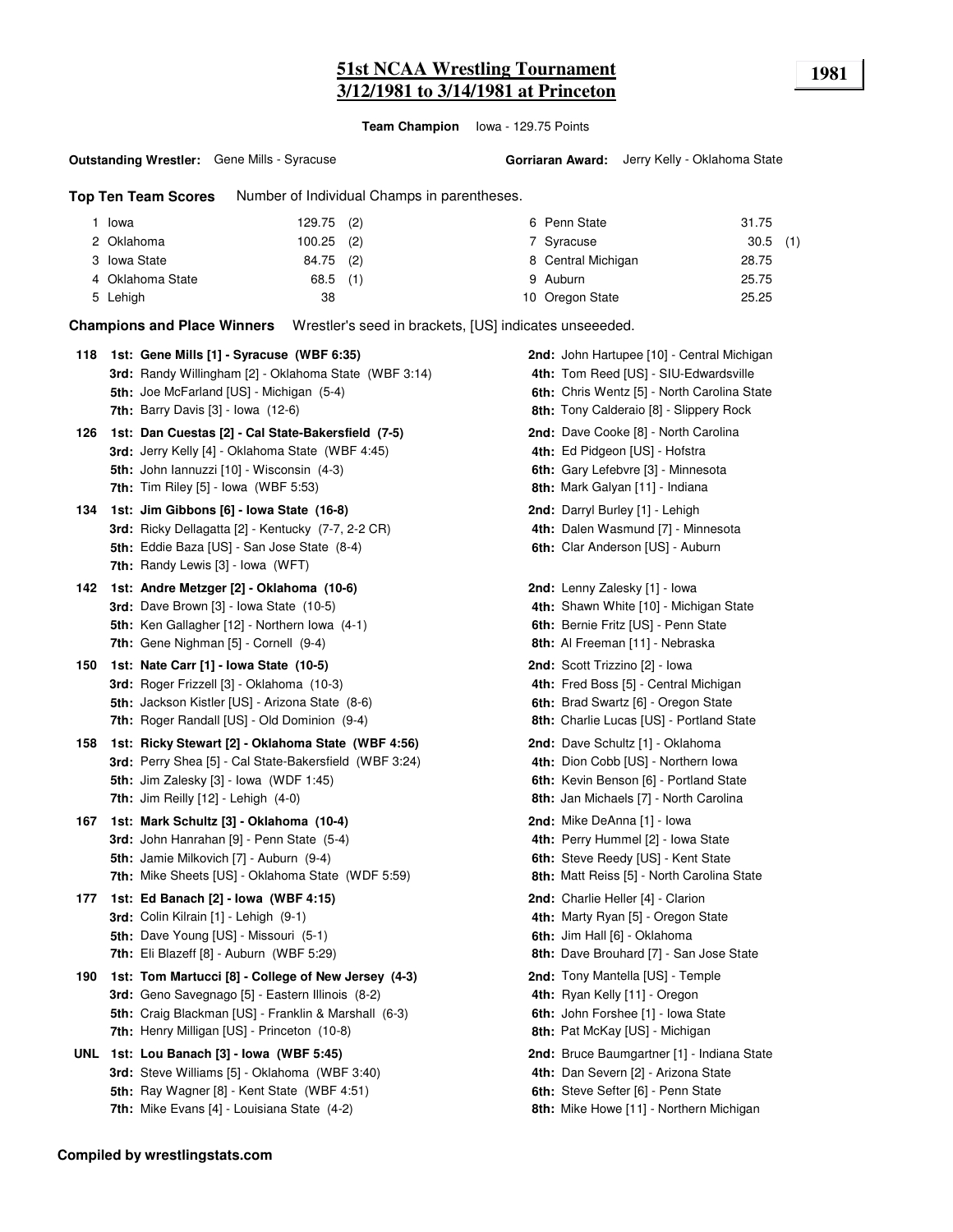### **3/12/1981 to 3/14/1981 at Princeton 1981 NCAA Wrestling Championship Page <sup>1</sup> of <sup>30</sup>**

| Mike Clevenger 6-5<br>Tracy Moore, Utah State [9]<br>Joe McFarland 15-8<br>118 Weight Class<br>Adam Cuestas, Cal State-Bakersfield [4]<br>Joe McFarland 9-7 |  |
|-------------------------------------------------------------------------------------------------------------------------------------------------------------|--|
|                                                                                                                                                             |  |
|                                                                                                                                                             |  |
| Joe McFarland, Michigan                                                                                                                                     |  |
| Chris Wentz 8-5<br>Chris Wentz, North Carolina State [5]                                                                                                    |  |
| Chris Wentz 23-4<br>Mark Verr, Northern Illinois                                                                                                            |  |
| Chris Wentz Fall 2:55<br>Mike Millward, Lock Haven                                                                                                          |  |
| Mike Millward 12-3<br>Wade Genova, Boston University                                                                                                        |  |
| Gene Mills 28-4<br>Bob Dickman, Indiana State                                                                                                               |  |
| Gene Mills Fall 5:40<br>Gene Mills, Syracuse [1]                                                                                                            |  |
| Gene Mills Fall 4:19<br>David Parisi, SUNY-Oswego<br>David Parisi 5-4                                                                                       |  |
| Jorge Leon, West Chester [12]                                                                                                                               |  |
| Gene Mills Fall 6:44<br>Reggie Johnson, Ashland                                                                                                             |  |
| Reggie Johnson 9-8<br>Lee Misdom, Illinois State                                                                                                            |  |
| Tony Calderaio 13-11<br>Tony Calderaio, Slippery Rock [8]                                                                                                   |  |
| Tony Calderaio 12-6<br>Orlando Caceras, Arizona                                                                                                             |  |
| Gene Mills Fall 6:35<br>Chris Taylor, Brigham Young [7]                                                                                                     |  |
| Brian Higa 17-14<br>Brian Higa, Washington State                                                                                                            |  |
| Brian Higa 8-3<br>Mike Erb, Oregon                                                                                                                          |  |
| Scott Morgan 8-5<br>Scott Morgan, Nebraska                                                                                                                  |  |
| Tom Reed 27-5<br>Tom Reed, SIU-Edwardsville                                                                                                                 |  |
| Tom Reed 9-8<br>Randy Willingham, Oklahoma State [2]                                                                                                        |  |
| Tom Reed Fall 7:44<br>Roger Desart, Nevada-Las Vegas [11]                                                                                                   |  |
| Bobby Weaver 12-11<br>Bobby Weaver, Lehigh                                                                                                                  |  |
| John Hartupee 2-2, 5-2<br>Todd Cummings, Bloomsburg                                                                                                         |  |
| Chuck Ludeman 8-4<br>Chuck Ludeman, Wisconsin                                                                                                               |  |
| Mike Picozzi 6-3<br>Mike Picozzi, Iowa State [6]                                                                                                            |  |
| Mike Picozzi Fall 7:46<br>Joe Spinazzola, Missouri                                                                                                          |  |
| John Hartupee 11-9<br>John Hartupee, Central Michigan [10]                                                                                                  |  |
| John Hartupee 18-1                                                                                                                                          |  |
| Tom Moore, Appalachian State<br>John Hartupee Fall 1:57                                                                                                     |  |
| Barry Davis, Iowa [3]<br>Barry Davis 21-9<br>Dave Martin, Arizona State                                                                                     |  |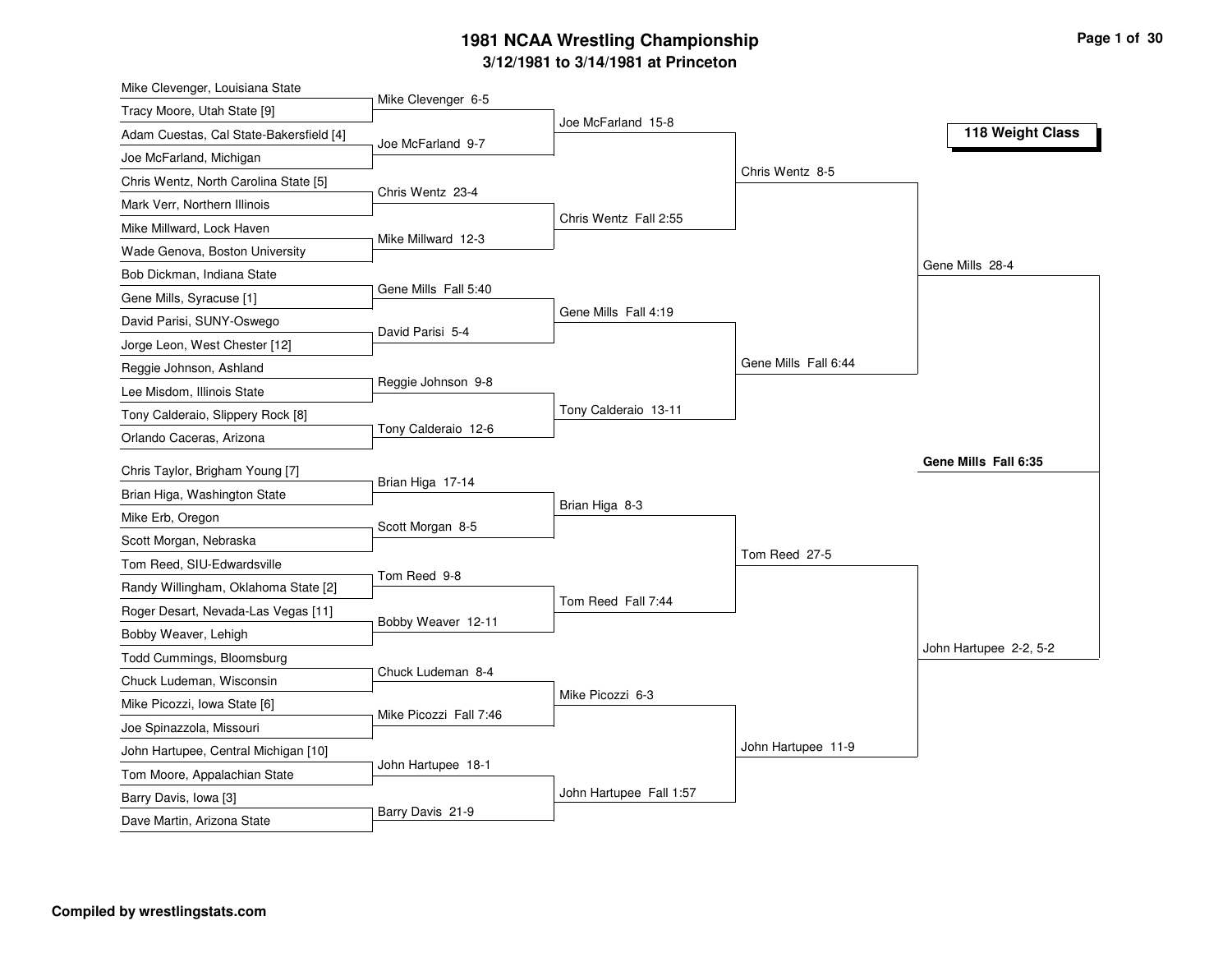#### **3/12/1981 to 3/14/1981 at Princeton 1981 NCAA Wrestling Championship Page <sup>2</sup> of <sup>30</sup>**

| Verr, Northern Illinois    |                          |                 |                |                             |                                                |
|----------------------------|--------------------------|-----------------|----------------|-----------------------------|------------------------------------------------|
|                            |                          |                 |                |                             | <b>118 Consolation Bracket</b>                 |
|                            | Verr 7-5                 |                 |                |                             |                                                |
| Millward, Lock Haven       |                          | McFarland 5-3   |                |                             |                                                |
|                            |                          |                 |                |                             |                                                |
|                            | McFarland, Michigan      |                 |                |                             |                                                |
|                            |                          |                 | McFarland 13-4 |                             |                                                |
|                            |                          |                 |                |                             | Reed 7-3                                       |
| Dickman, Indiana State     |                          |                 |                |                             |                                                |
|                            | Parisi 15-4              |                 |                | Reed, SIU-Edwardsville      |                                                |
|                            |                          |                 |                |                             |                                                |
| Parisi, SUNY-Oswego        |                          | Calderaio 8-4   |                |                             |                                                |
|                            |                          |                 |                | <b>Third Place:</b>         | Randy Willingham, Oklahoma State Fall 3:14     |
|                            | Calderaio, Slippery Rock |                 |                | <b>Fourth Place:</b>        | Tom Reed, SIU-Edwardsville                     |
|                            |                          |                 |                | <b>Fifth Place:</b>         | Joe McFarland, Michigan 5-4                    |
| Willingham, Oklahoma State |                          |                 |                |                             | Sixth Place: Chris Wentz, North Carolina State |
|                            |                          |                 |                |                             | Seventh Place: Barry Davis, Iowa 12-6          |
|                            | Willingham 10-4          |                 |                |                             | Eighth Place: Tony Calderaio, Slippery Rock    |
| Weaver, Lehigh             |                          | Willingham 16-4 |                |                             |                                                |
|                            |                          |                 |                |                             |                                                |
|                            | Higa, Washington State   |                 |                |                             |                                                |
|                            |                          |                 |                |                             |                                                |
|                            |                          |                 | Willingham 4-2 |                             |                                                |
| Moore, Appalachian State   |                          |                 |                |                             | Willingham 6-2                                 |
|                            |                          |                 |                | Wentz, North Carolina State |                                                |
|                            | Davis 15-4               |                 |                |                             |                                                |
| Davis, Iowa                |                          | Davis 16-11     |                |                             |                                                |
|                            | Picozzi, Iowa State      |                 |                |                             |                                                |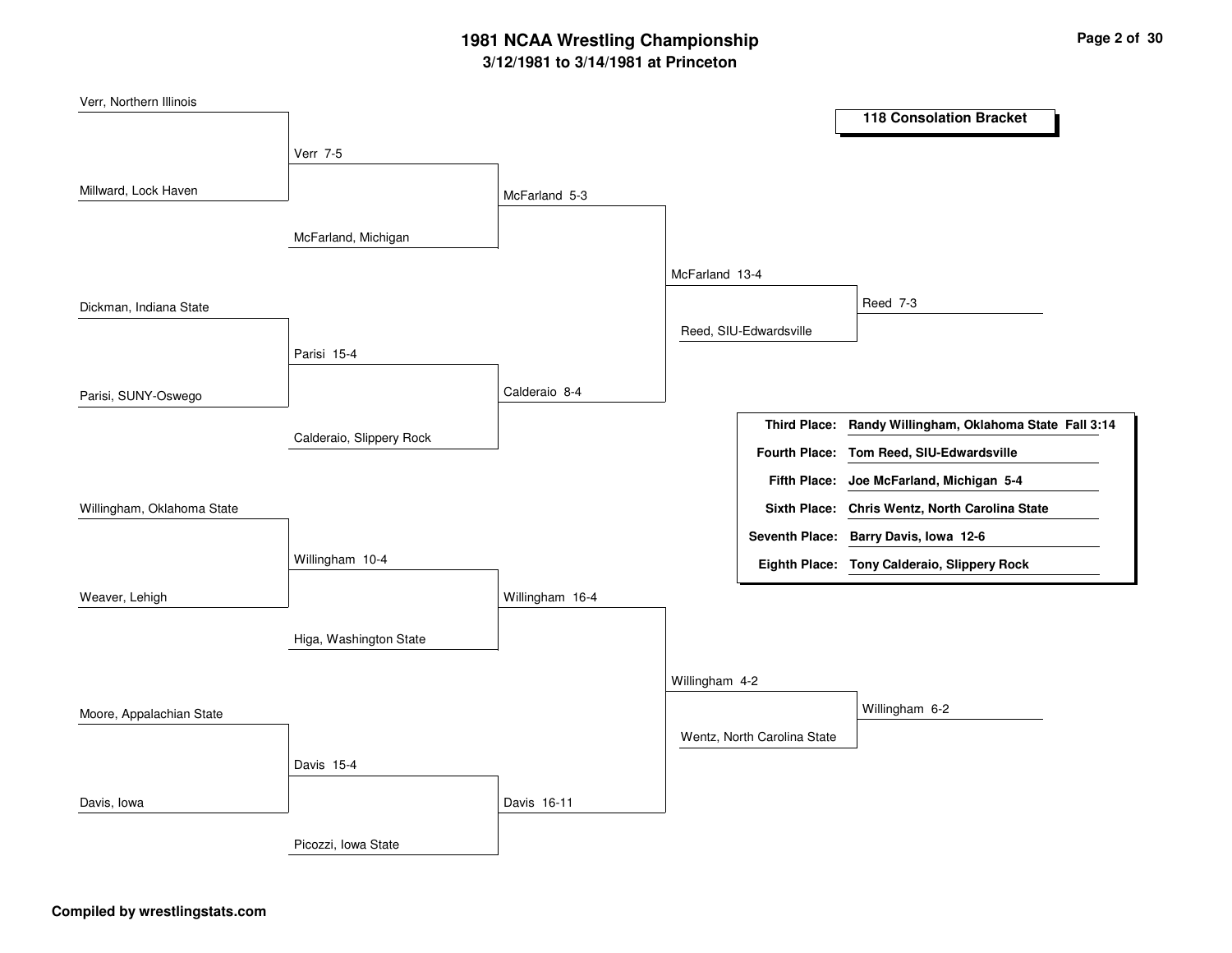## **3/12/1981 to 3/14/1981 at Princeton 1981 NCAA Wrestling Championship Page <sup>3</sup> of <sup>30</sup>**

**Championship Pigtail Bouts for 118**

Misdom 8-6 Lee Misdom - Illinois State Bill Brookens - Idaho State Ludeman 17-5 Chuck Ludeman - Wisconsin Ray Broughman - William & Mary Erb 6-6, 5-4 Mike Erb - Oregon Dan Stefancin - John Carroll Millward 6-4 Mike Millward - Lock Haven Jeff Bentley - Indiana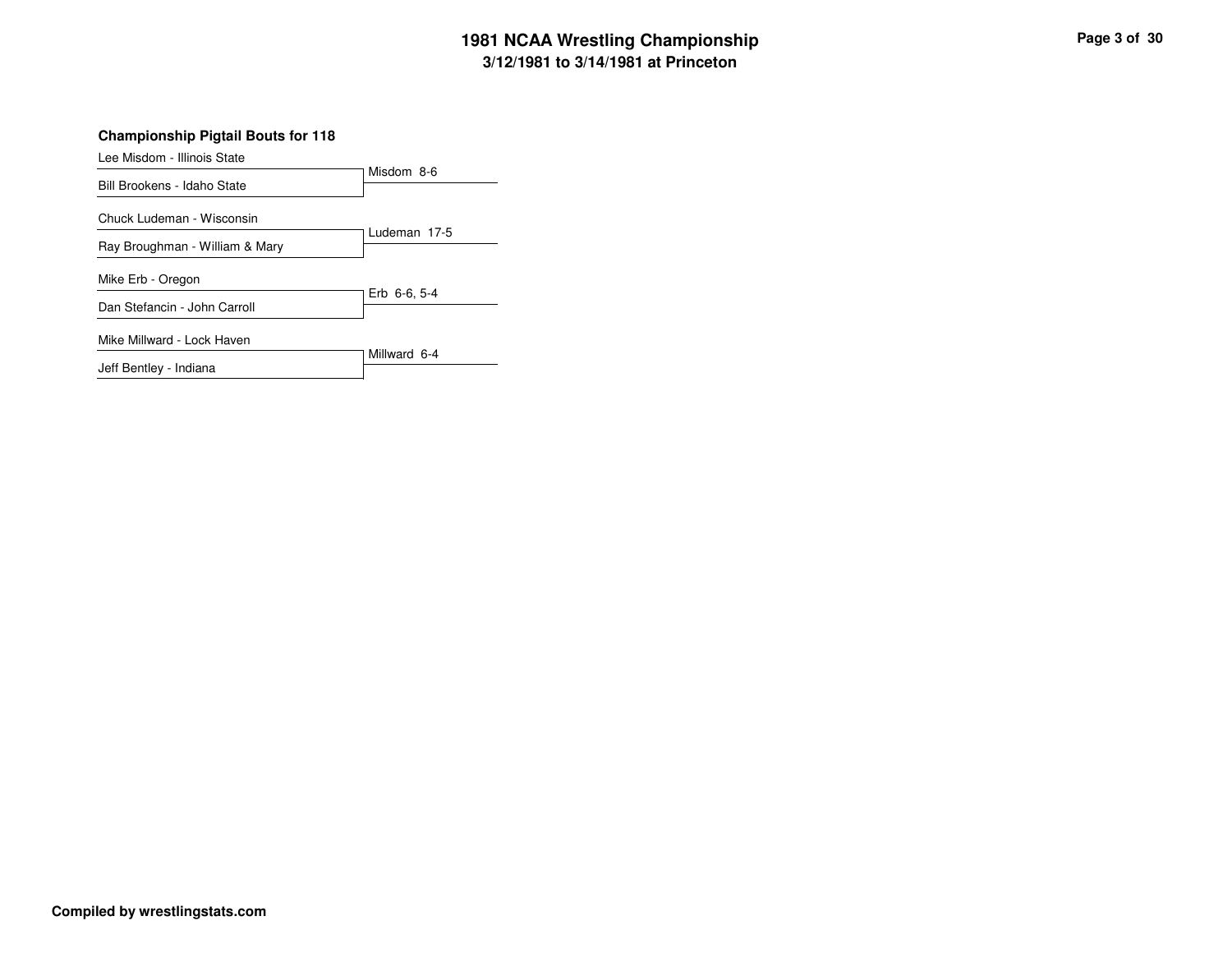#### **3/12/1981 to 3/14/1981 at Princeton 1981 NCAA Wrestling Championship Page <sup>4</sup> of <sup>30</sup>**

| David Barnes, San Jose State<br>Tim Riley 16-7<br>126 Weight Class<br>Tim Riley, Iowa [5]<br>Tim Riley 12-3<br>Steve Fontana, C.W. Post<br>Jerry Kelly 6-5<br>Mike Jacoutot, College of New Jersey [9]<br>Mike Jacoutot 8-5<br>David Harris, Missouri<br>Jerry Kelly Fall 3:13<br>Doug Tredway, Northern Iowa<br>Jerry Kelly Fall 7:15<br>Jerry Kelly, Oklahoma State [4]<br>Dave Cooke 6-4<br>Ed Pidgeon, Hofstra<br>Ed Pidgeon 23-8<br>Mark Hirota, Oregon State [12]<br>Ed Pidgeon 6-6, 3-2<br>Derek Glenn, Oklahoma [1]<br>Derek Glenn Fall 3:35<br>Jim Edwards, Louisiana State<br>Dave Cooke Fall 6:38<br>Dave Cooke, North Carolina [8]<br>Dave Cooke 12-6<br>Marty Nellis, Humboldt State<br>Dave Cooke Fall 7:33<br>Floyd Dotter, Citadel<br>Sam Edwards 14-2<br>Sam Edwards, Cornell<br>Dan Cuestas 7-5<br>Tom Diamond, Clarion<br>Tony Leonino 5-3<br>Tony Leonino, Auburn [7]<br>Dan Foldesy 2-1<br>Dan Foldesy, Cleveland State<br>Dan Foldesy 12-3<br>Pat Souris, Nevada-Las Vegas<br>Dan Cuestas Fall 1:50<br>Dan Cuestas, Cal State-Bakersfield [2]<br>Dan Cuestas Fall 4:53<br>Gene Leonard, Kent State<br>Dan Cuestas Fall 3:04<br>Mike Schmidt, Tennessee<br>Mark Galyan 19-10<br>Mark Galyan, Indiana [11]<br>Dan Cuestas 10-2<br>John Warlick, Clemson<br>John Warlick 13-11<br>Tom Husted, Lehigh [6]<br>Ed Fiorvanti 13-3<br>Ed Fiorvanti, Bloomsburg<br>Ed Fiorvanti 16-3<br>Ed Dilbeck, Weber State<br>John lannuzzi 1-1, 1-1 Cr<br>Dom Macchia, Rhode Island<br>John lannuzzi 5-5, 7-2<br>John lannuzzi, Wisconsin [10]<br>John lannuzzi 9-3<br>Gary Lefebvre, Minnesota [3] | Chris Bell, Wyoming |                      |  |  |
|--------------------------------------------------------------------------------------------------------------------------------------------------------------------------------------------------------------------------------------------------------------------------------------------------------------------------------------------------------------------------------------------------------------------------------------------------------------------------------------------------------------------------------------------------------------------------------------------------------------------------------------------------------------------------------------------------------------------------------------------------------------------------------------------------------------------------------------------------------------------------------------------------------------------------------------------------------------------------------------------------------------------------------------------------------------------------------------------------------------------------------------------------------------------------------------------------------------------------------------------------------------------------------------------------------------------------------------------------------------------------------------------------------------------------------------------------------------------------------------------------------------------------------------------------------------------------------------------------------|---------------------|----------------------|--|--|
|                                                                                                                                                                                                                                                                                                                                                                                                                                                                                                                                                                                                                                                                                                                                                                                                                                                                                                                                                                                                                                                                                                                                                                                                                                                                                                                                                                                                                                                                                                                                                                                                        |                     | Chris Bell Fall 4:21 |  |  |
|                                                                                                                                                                                                                                                                                                                                                                                                                                                                                                                                                                                                                                                                                                                                                                                                                                                                                                                                                                                                                                                                                                                                                                                                                                                                                                                                                                                                                                                                                                                                                                                                        |                     |                      |  |  |
|                                                                                                                                                                                                                                                                                                                                                                                                                                                                                                                                                                                                                                                                                                                                                                                                                                                                                                                                                                                                                                                                                                                                                                                                                                                                                                                                                                                                                                                                                                                                                                                                        |                     |                      |  |  |
|                                                                                                                                                                                                                                                                                                                                                                                                                                                                                                                                                                                                                                                                                                                                                                                                                                                                                                                                                                                                                                                                                                                                                                                                                                                                                                                                                                                                                                                                                                                                                                                                        |                     |                      |  |  |
|                                                                                                                                                                                                                                                                                                                                                                                                                                                                                                                                                                                                                                                                                                                                                                                                                                                                                                                                                                                                                                                                                                                                                                                                                                                                                                                                                                                                                                                                                                                                                                                                        |                     |                      |  |  |
|                                                                                                                                                                                                                                                                                                                                                                                                                                                                                                                                                                                                                                                                                                                                                                                                                                                                                                                                                                                                                                                                                                                                                                                                                                                                                                                                                                                                                                                                                                                                                                                                        |                     |                      |  |  |
|                                                                                                                                                                                                                                                                                                                                                                                                                                                                                                                                                                                                                                                                                                                                                                                                                                                                                                                                                                                                                                                                                                                                                                                                                                                                                                                                                                                                                                                                                                                                                                                                        |                     |                      |  |  |
|                                                                                                                                                                                                                                                                                                                                                                                                                                                                                                                                                                                                                                                                                                                                                                                                                                                                                                                                                                                                                                                                                                                                                                                                                                                                                                                                                                                                                                                                                                                                                                                                        |                     |                      |  |  |
|                                                                                                                                                                                                                                                                                                                                                                                                                                                                                                                                                                                                                                                                                                                                                                                                                                                                                                                                                                                                                                                                                                                                                                                                                                                                                                                                                                                                                                                                                                                                                                                                        |                     |                      |  |  |
|                                                                                                                                                                                                                                                                                                                                                                                                                                                                                                                                                                                                                                                                                                                                                                                                                                                                                                                                                                                                                                                                                                                                                                                                                                                                                                                                                                                                                                                                                                                                                                                                        |                     |                      |  |  |
|                                                                                                                                                                                                                                                                                                                                                                                                                                                                                                                                                                                                                                                                                                                                                                                                                                                                                                                                                                                                                                                                                                                                                                                                                                                                                                                                                                                                                                                                                                                                                                                                        |                     |                      |  |  |
|                                                                                                                                                                                                                                                                                                                                                                                                                                                                                                                                                                                                                                                                                                                                                                                                                                                                                                                                                                                                                                                                                                                                                                                                                                                                                                                                                                                                                                                                                                                                                                                                        |                     |                      |  |  |
|                                                                                                                                                                                                                                                                                                                                                                                                                                                                                                                                                                                                                                                                                                                                                                                                                                                                                                                                                                                                                                                                                                                                                                                                                                                                                                                                                                                                                                                                                                                                                                                                        |                     |                      |  |  |
|                                                                                                                                                                                                                                                                                                                                                                                                                                                                                                                                                                                                                                                                                                                                                                                                                                                                                                                                                                                                                                                                                                                                                                                                                                                                                                                                                                                                                                                                                                                                                                                                        |                     |                      |  |  |
|                                                                                                                                                                                                                                                                                                                                                                                                                                                                                                                                                                                                                                                                                                                                                                                                                                                                                                                                                                                                                                                                                                                                                                                                                                                                                                                                                                                                                                                                                                                                                                                                        |                     |                      |  |  |
|                                                                                                                                                                                                                                                                                                                                                                                                                                                                                                                                                                                                                                                                                                                                                                                                                                                                                                                                                                                                                                                                                                                                                                                                                                                                                                                                                                                                                                                                                                                                                                                                        |                     |                      |  |  |
|                                                                                                                                                                                                                                                                                                                                                                                                                                                                                                                                                                                                                                                                                                                                                                                                                                                                                                                                                                                                                                                                                                                                                                                                                                                                                                                                                                                                                                                                                                                                                                                                        |                     |                      |  |  |
|                                                                                                                                                                                                                                                                                                                                                                                                                                                                                                                                                                                                                                                                                                                                                                                                                                                                                                                                                                                                                                                                                                                                                                                                                                                                                                                                                                                                                                                                                                                                                                                                        |                     |                      |  |  |
|                                                                                                                                                                                                                                                                                                                                                                                                                                                                                                                                                                                                                                                                                                                                                                                                                                                                                                                                                                                                                                                                                                                                                                                                                                                                                                                                                                                                                                                                                                                                                                                                        |                     |                      |  |  |
|                                                                                                                                                                                                                                                                                                                                                                                                                                                                                                                                                                                                                                                                                                                                                                                                                                                                                                                                                                                                                                                                                                                                                                                                                                                                                                                                                                                                                                                                                                                                                                                                        |                     |                      |  |  |
|                                                                                                                                                                                                                                                                                                                                                                                                                                                                                                                                                                                                                                                                                                                                                                                                                                                                                                                                                                                                                                                                                                                                                                                                                                                                                                                                                                                                                                                                                                                                                                                                        |                     |                      |  |  |
|                                                                                                                                                                                                                                                                                                                                                                                                                                                                                                                                                                                                                                                                                                                                                                                                                                                                                                                                                                                                                                                                                                                                                                                                                                                                                                                                                                                                                                                                                                                                                                                                        |                     |                      |  |  |
|                                                                                                                                                                                                                                                                                                                                                                                                                                                                                                                                                                                                                                                                                                                                                                                                                                                                                                                                                                                                                                                                                                                                                                                                                                                                                                                                                                                                                                                                                                                                                                                                        |                     |                      |  |  |
|                                                                                                                                                                                                                                                                                                                                                                                                                                                                                                                                                                                                                                                                                                                                                                                                                                                                                                                                                                                                                                                                                                                                                                                                                                                                                                                                                                                                                                                                                                                                                                                                        |                     |                      |  |  |
|                                                                                                                                                                                                                                                                                                                                                                                                                                                                                                                                                                                                                                                                                                                                                                                                                                                                                                                                                                                                                                                                                                                                                                                                                                                                                                                                                                                                                                                                                                                                                                                                        |                     |                      |  |  |
|                                                                                                                                                                                                                                                                                                                                                                                                                                                                                                                                                                                                                                                                                                                                                                                                                                                                                                                                                                                                                                                                                                                                                                                                                                                                                                                                                                                                                                                                                                                                                                                                        |                     |                      |  |  |
|                                                                                                                                                                                                                                                                                                                                                                                                                                                                                                                                                                                                                                                                                                                                                                                                                                                                                                                                                                                                                                                                                                                                                                                                                                                                                                                                                                                                                                                                                                                                                                                                        |                     |                      |  |  |
|                                                                                                                                                                                                                                                                                                                                                                                                                                                                                                                                                                                                                                                                                                                                                                                                                                                                                                                                                                                                                                                                                                                                                                                                                                                                                                                                                                                                                                                                                                                                                                                                        |                     |                      |  |  |
|                                                                                                                                                                                                                                                                                                                                                                                                                                                                                                                                                                                                                                                                                                                                                                                                                                                                                                                                                                                                                                                                                                                                                                                                                                                                                                                                                                                                                                                                                                                                                                                                        |                     |                      |  |  |
|                                                                                                                                                                                                                                                                                                                                                                                                                                                                                                                                                                                                                                                                                                                                                                                                                                                                                                                                                                                                                                                                                                                                                                                                                                                                                                                                                                                                                                                                                                                                                                                                        |                     |                      |  |  |
| John Thorn, Iowa State                                                                                                                                                                                                                                                                                                                                                                                                                                                                                                                                                                                                                                                                                                                                                                                                                                                                                                                                                                                                                                                                                                                                                                                                                                                                                                                                                                                                                                                                                                                                                                                 |                     | Gary Lefebvre 8-7    |  |  |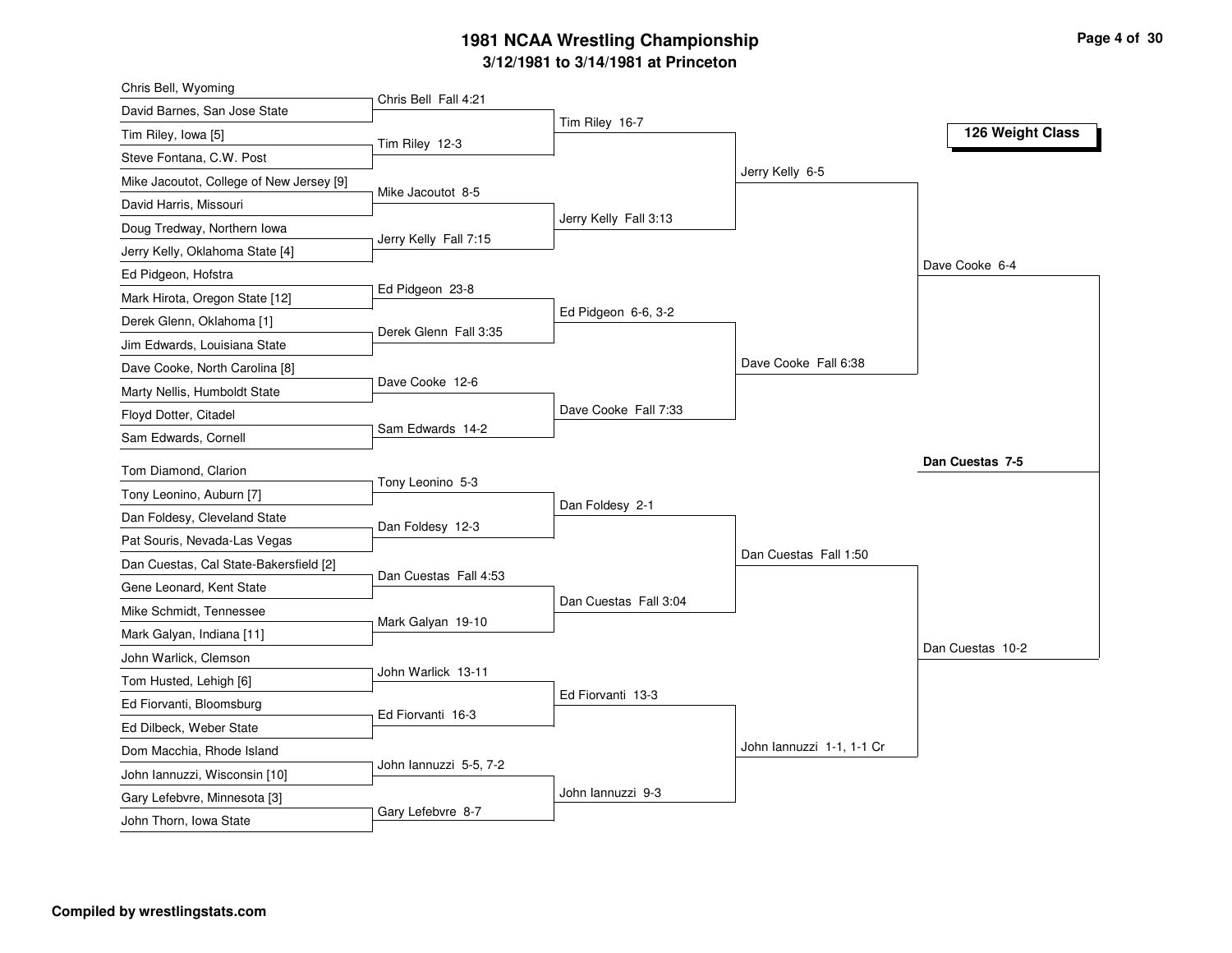#### **3/12/1981 to 3/14/1981 at Princeton 1981 NCAA Wrestling Championship Page <sup>5</sup> of <sup>30</sup>**

| Tredway, Northern Iowa          |                          |                |                     |                       |                                                    |
|---------------------------------|--------------------------|----------------|---------------------|-----------------------|----------------------------------------------------|
|                                 |                          |                |                     |                       | <b>126 Consolation Bracket</b>                     |
|                                 | Jacoutot 13-2            |                |                     |                       |                                                    |
|                                 |                          |                |                     |                       |                                                    |
| Jacoutot, College of New Jersey |                          | Riley 4-4, 7-5 |                     |                       |                                                    |
|                                 |                          |                |                     |                       |                                                    |
|                                 | Riley, Iowa              |                |                     |                       |                                                    |
|                                 |                          |                | Pidgeon 2-1         |                       |                                                    |
| Nellis, Humboldt State          |                          |                |                     |                       | Pidgeon 4-3                                        |
|                                 |                          |                | Iannuzzi, Wisconsin |                       |                                                    |
|                                 | Edwards 8-5              |                |                     |                       |                                                    |
|                                 |                          |                |                     |                       |                                                    |
| Edwards, Cornell                |                          | Pidgeon 17-10  |                     |                       |                                                    |
|                                 |                          |                |                     |                       | Third Place: Jerry Kelly, Oklahoma State Fall 4:54 |
|                                 | Pidgeon, Hofstra         |                |                     |                       | Fourth Place: Ed Pidgeon, Hofstra                  |
|                                 |                          |                |                     |                       | Fifth Place: John lannuzzi, Wisconsin 4-3          |
| Leonard, Kent State             |                          |                |                     |                       | Sixth Place: Gary Lefebvre, Minnesota              |
|                                 |                          |                |                     |                       | Seventh Place: Tim Riley, Iowa Fall 5:53           |
|                                 | Galyan 12-5              |                |                     |                       |                                                    |
|                                 |                          |                |                     |                       | Eighth Place: Mark Galyan, Indiana                 |
| Galyan, Indiana                 |                          | Galyan 11-5    |                     |                       |                                                    |
|                                 |                          |                |                     |                       |                                                    |
|                                 | Foldesy, Cleveland State |                |                     |                       |                                                    |
|                                 |                          |                | Lefebvre 12-6       |                       |                                                    |
|                                 |                          |                |                     |                       | Kelly Fall 4:52                                    |
| Macchia, Rhode Island           |                          |                |                     | Kelly, Oklahoma State |                                                    |
|                                 |                          |                |                     |                       |                                                    |
|                                 | Lefebvre 6-2             |                |                     |                       |                                                    |
| Lefebvre, Minnesota             |                          | Lefebvre 5-3   |                     |                       |                                                    |
|                                 |                          |                |                     |                       |                                                    |
|                                 | Fiorvanti, Bloomsburg    |                |                     |                       |                                                    |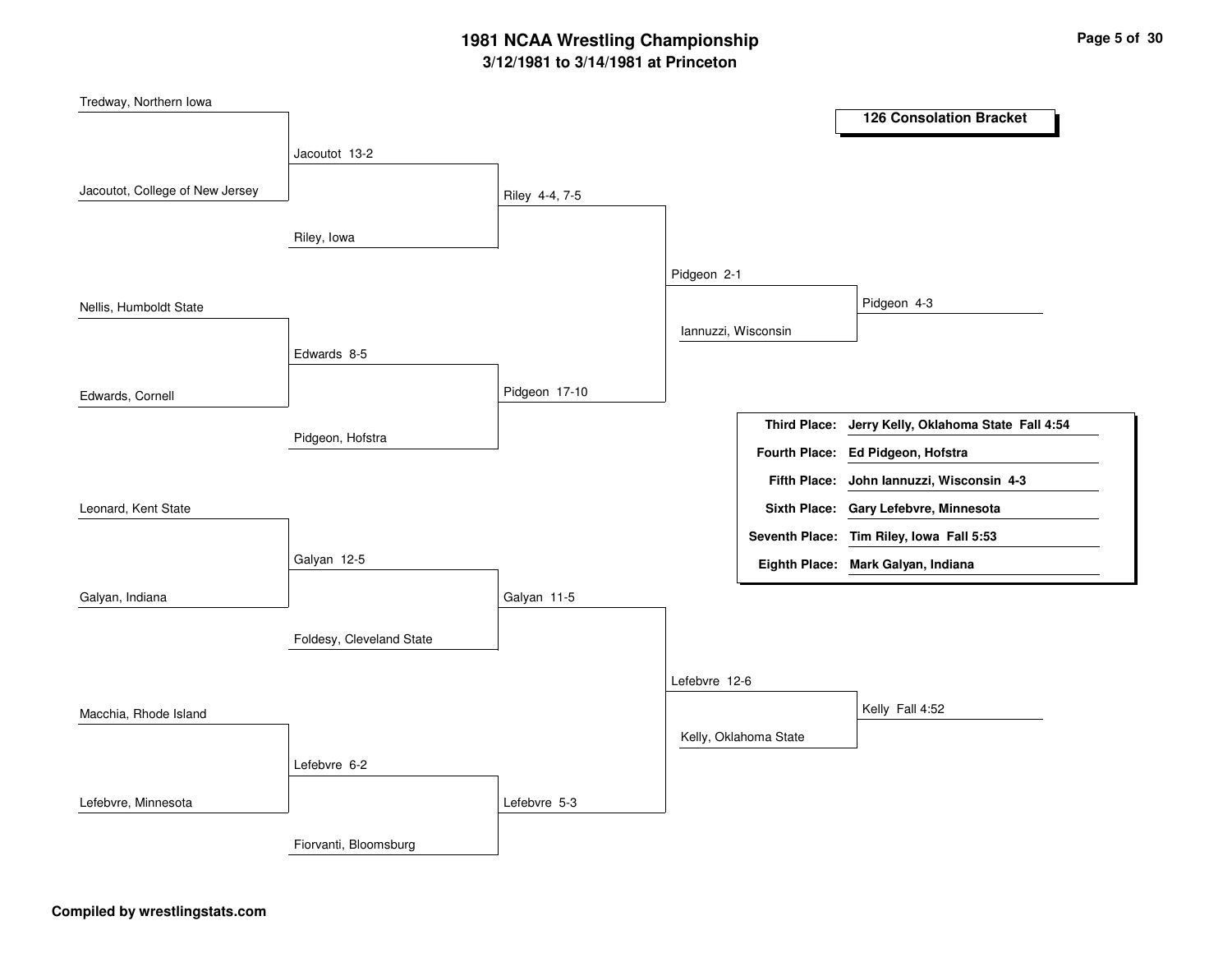**No Pigtails Bouts for 126 Weight Class**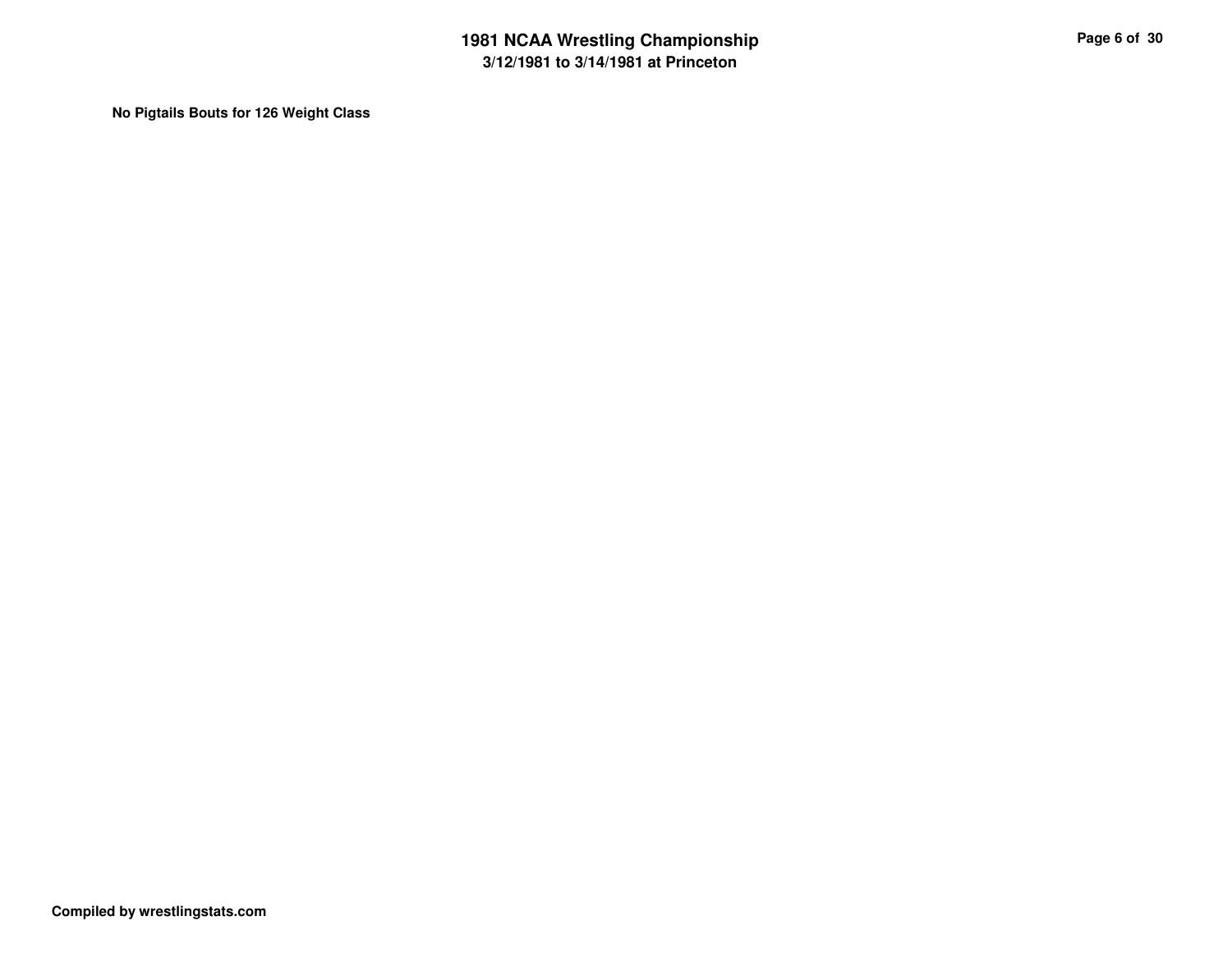## **3/12/1981 to 3/14/1981 at Princeton 1981 NCAA Wrestling Championship Page <sup>7</sup> of <sup>30</sup>**

| Clar Anderson, Auburn               |                          |                         |                    |                    |
|-------------------------------------|--------------------------|-------------------------|--------------------|--------------------|
| Steve Rosenstein, Arizona           | Clar Anderson Fall 1:59  | Clar Anderson 17-3      |                    |                    |
| Thomas Landrum, Oklahoma State [5]  | Thomas Landrum Fall 3:09 |                         |                    | 134 Weight Class   |
| Chris DeLong, Cal Poly-SLO          |                          |                         |                    |                    |
| Harlan Kistler, Arizona State [9]   | Harlan Kistler Fall 7:38 |                         | Clar Anderson FFT  |                    |
| Chad Gross, John Carroll            |                          |                         |                    |                    |
| Bill Pincus, William & Mary         |                          | Johnnie Selmon 15-11    |                    |                    |
| Johnnie Selmon, Nebraska [4]        | Johnnie Selmon Fall 7:29 |                         |                    |                    |
| Randy Miller, Clarion [12]          |                          |                         |                    | Darryl Burley 12-4 |
| Eddie Baza, San Jose State          | Eddie Baza 19-6          |                         |                    |                    |
| Darryl Burley, Lehigh [1]           | Darryl Burley 21-5       | Darryl Burley Fall 6:33 |                    |                    |
| Mark lacovelli, Syracuse            |                          |                         |                    |                    |
| Rick Waller, Tennessee-Chattanooga  |                          |                         | Darryl Burley 10-7 |                    |
| Tom Newcome, North Carolina State   | Rick Waller 11-8         |                         |                    |                    |
| Don Reese, Bloomsburg [8]           |                          | Bob Bury Fall 4:26      |                    |                    |
| Bob Bury, Penn State                | Bob Bury 22-8            |                         |                    |                    |
| Ricky Dellagatta, Kentucky [2]      |                          |                         |                    | Jim Gibbons 16-8   |
| James Williams, Boise State         | Ricky Dellagatta 34-11   |                         |                    |                    |
| Kyle Grunwald, Louisiana State [11] |                          | Ricky Dellagatta 13-8   |                    |                    |
| Jeff Tolbert, Purdue                | Kyle Grunwald 10-2       |                         |                    |                    |
| Rob Parent, Central Michigan        |                          |                         | Dalen Wasmund 8-6  |                    |
| Dalen Wasmund, Minnesota [7]        | Dalen Wasmund 9-2        |                         |                    |                    |
| Bob Hoffman, Nebraska-Omaha         |                          | Dalen Wasmund 12-3      |                    |                    |
| Dan Winter, Wisconsin-Parkside      | Bob Hoffman 6-5          |                         |                    |                    |
| Mark Bower, Augustana SD            |                          |                         |                    | Jim Gibbons 4-2    |
| Jim Gibbons, Iowa State [6]         | Jim Gibbons Fall 2:29    |                         |                    |                    |
| Doug Drew, Kent State               |                          | Jim Gibbons 12-6        |                    |                    |
| Darrow Traylor, Boston University   | Doug Drew 10-0           |                         |                    |                    |
| Keith Saunders, Indiana             |                          |                         | Jim Gibbons 13-6   |                    |
| Randy Lewis, Iowa [3]               | Randy Lewis Fall 4:50    |                         |                    |                    |
| Dave Goodspeed, Wisconsin [10]      |                          | Randy Lewis 7-5         |                    |                    |
|                                     | Dave Goodspeed 10-4      |                         |                    |                    |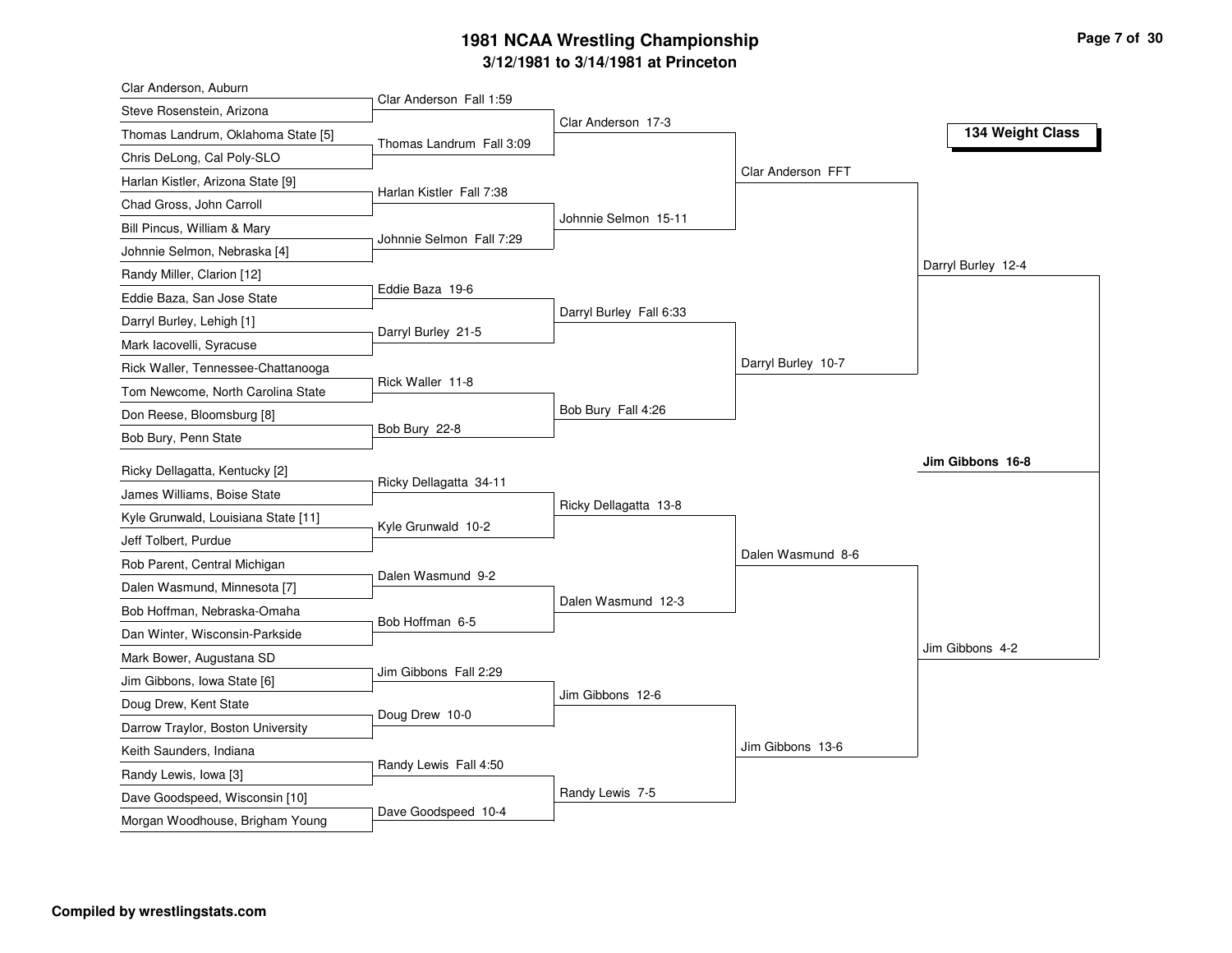#### **3/12/1981 to 3/14/1981 at Princeton 1981 NCAA Wrestling Championship Page <sup>8</sup> of <sup>30</sup>**

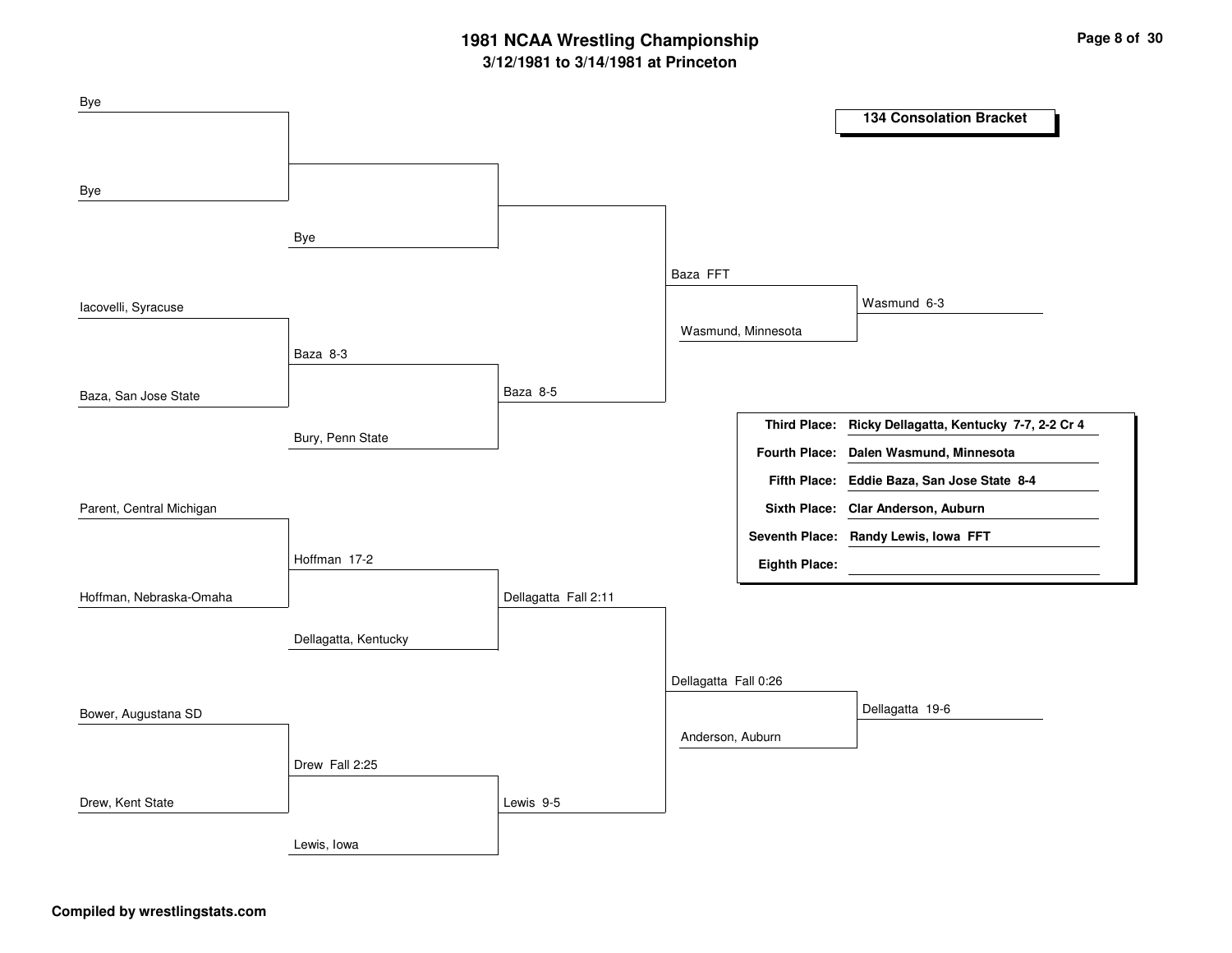## **3/12/1981 to 3/14/1981 at Princeton 1981 NCAA Wrestling Championship Page <sup>9</sup> of <sup>30</sup>**

#### **Championship Pigtail Bouts for 134**

Tom Newcome - North Carolina State

|                                 | Newcome 9-7  |
|---------------------------------|--------------|
| Jon Moser - West Chester        |              |
| Kyle Grunwald - Louisiana State |              |
|                                 | Grunwald 7-5 |
| Eric Kriebel - Indiana State    |              |
| Eddie Baza - San Jose State     |              |
|                                 | Baza 18-9    |
| Khris Whelan - Missouri         |              |
|                                 |              |

#### **Consolation Pigtail Bouts for 134**

Mark Bower - Augustana SD

Bower 8-5Cliff Porter - Oregon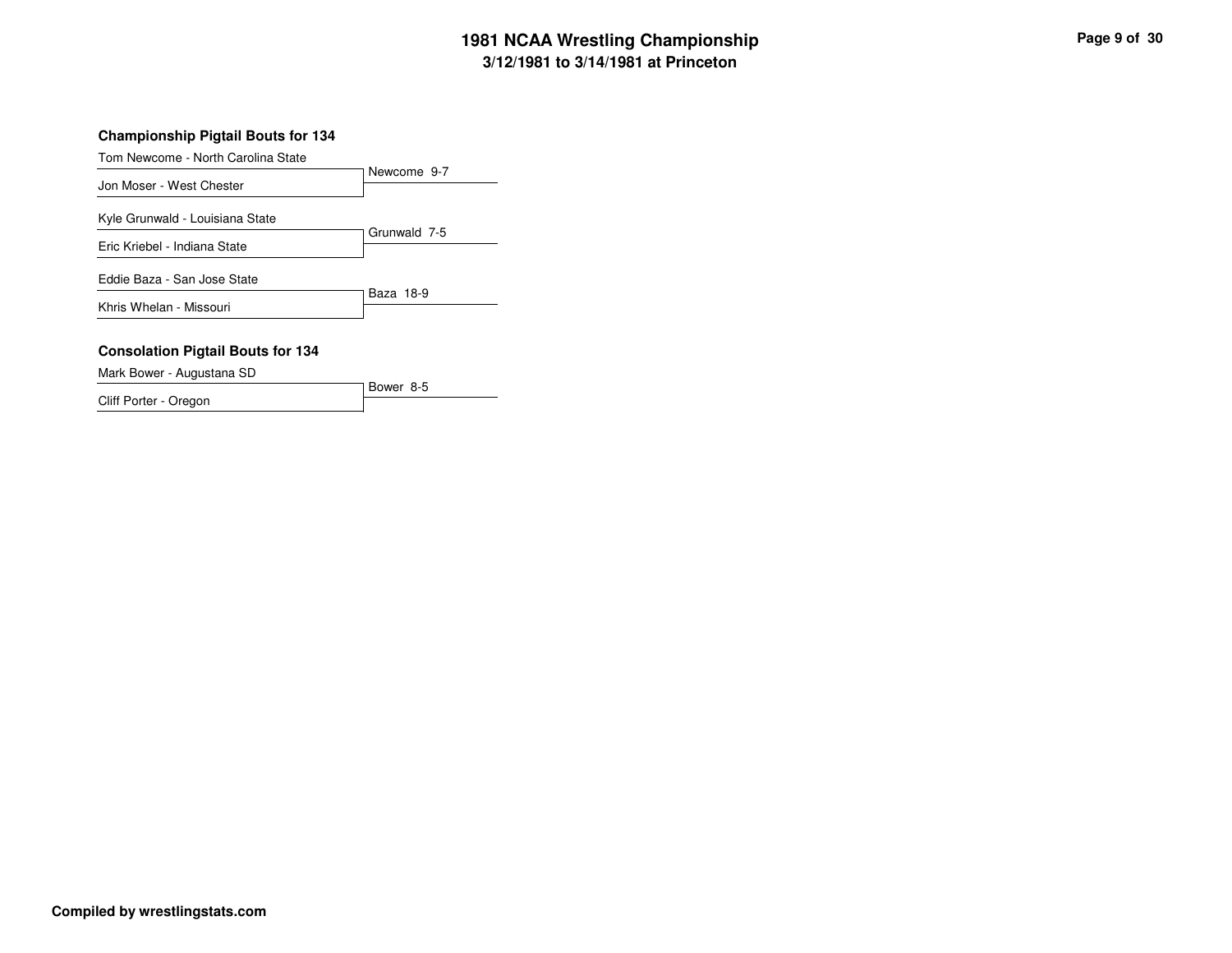# **3/12/1981 to 3/14/1981 at Princeton 1981 NCAA Wrestling Championship Page <sup>10</sup> of <sup>30</sup>**

| Ryan Kaufman, Nebraska-Omaha [9]                                        |                             |                        |                   |                         |
|-------------------------------------------------------------------------|-----------------------------|------------------------|-------------------|-------------------------|
| Al McCollum, Bloomsburg                                                 | Ryan Kaufman 12-4           |                        |                   |                         |
| Kenny Monday, Oklahoma State [4]                                        | Kenny Monday 19-4           | Kenny Monday Fall 2:18 |                   | 142 Weight Class        |
| Doug Bytendorp, Weber State                                             |                             |                        |                   |                         |
| Dorr Granger, Grand Valley State                                        |                             |                        | Bernie Fritz 13-9 |                         |
| Rick McReynolds, Portland State                                         | Rick McReynolds 17-6        |                        |                   |                         |
| Bernie Fritz, Penn State                                                |                             | Bernie Fritz 18-8      |                   |                         |
| Gene Nighman, Cornell [5]                                               | Bernie Fritz 6-3            |                        |                   |                         |
| Chris Cain, Cal Poly-SLO                                                |                             |                        |                   | Lenny Zalesky 20-4      |
| Lenny Zalesky, Iowa [1]                                                 | Lenny Zalesky 22-8          |                        |                   |                         |
| Ken Gallagher, Northern Iowa [12]                                       |                             | Lenny Zalesky 19-9     |                   |                         |
| John Dolch, Salisbury                                                   | Ken Gallagher Fall 7:44     |                        |                   |                         |
| Bill Swezey, William & Mary                                             |                             |                        | Lenny Zalesky 8-3 |                         |
| Bob Eon, Rhode Island                                                   | Bob Eon Fall 1:01           |                        |                   |                         |
| Tony Surage, Rutgers [8]                                                |                             | Tony Surage 5-2        |                   |                         |
| Jimmy London, Wyoming                                                   | Tony Surage 7-4             |                        |                   |                         |
|                                                                         |                             |                        |                   | Andre Metzger 10-6      |
| Robert Hilfiger, Appalachian State<br>Tony Mills, Tennessee             | Robert Hilfiger 17-14       |                        |                   |                         |
| Mike Bauer, Oregon State [7]                                            |                             | Mike Bauer 12-12, 8-2  |                   |                         |
| Eddie Blazeff, Auburn                                                   | Mike Bauer DSQ 7:59         |                        |                   |                         |
| Jeff Woo, Ohio State                                                    |                             |                        | Andre Metzger 9-4 |                         |
|                                                                         | Andre Metzger Fall 3:29     |                        |                   |                         |
| Andre Metzger, Oklahoma [2]                                             |                             | Andre Metzger 8-2      |                   |                         |
| Jeff Hardy, Ohio University                                             | Al Freeman 6-4              |                        |                   |                         |
| Al Freeman, Nebraska [11]                                               |                             |                        |                   |                         |
| Bill Nugent, Oregon [6]                                                 |                             |                        |                   | Andre Metzger Fall 1:29 |
|                                                                         | Bill Nugent 12-12, 4-4 Cr 4 |                        |                   |                         |
| Tim Ervin, SIU-Edwardsville                                             |                             | Gary Siegel 8-2        |                   |                         |
| Gary Siegel, Syracuse                                                   | Gary Siegel 9-9, 8-2        |                        |                   |                         |
| Ralph Cortez, Illinois                                                  |                             |                        |                   |                         |
| Dave Brown, Iowa State [3]                                              | Dave Brown DFT 0:35         |                        | Shawn White 6-3   |                         |
| Jim Tenbrook, Bucknell                                                  |                             |                        |                   |                         |
| Shawn White, Michigan State [10]<br>Dave Krivus, Washington & Jefferson | Shawn White 6-3             | Shawn White 10-9       |                   |                         |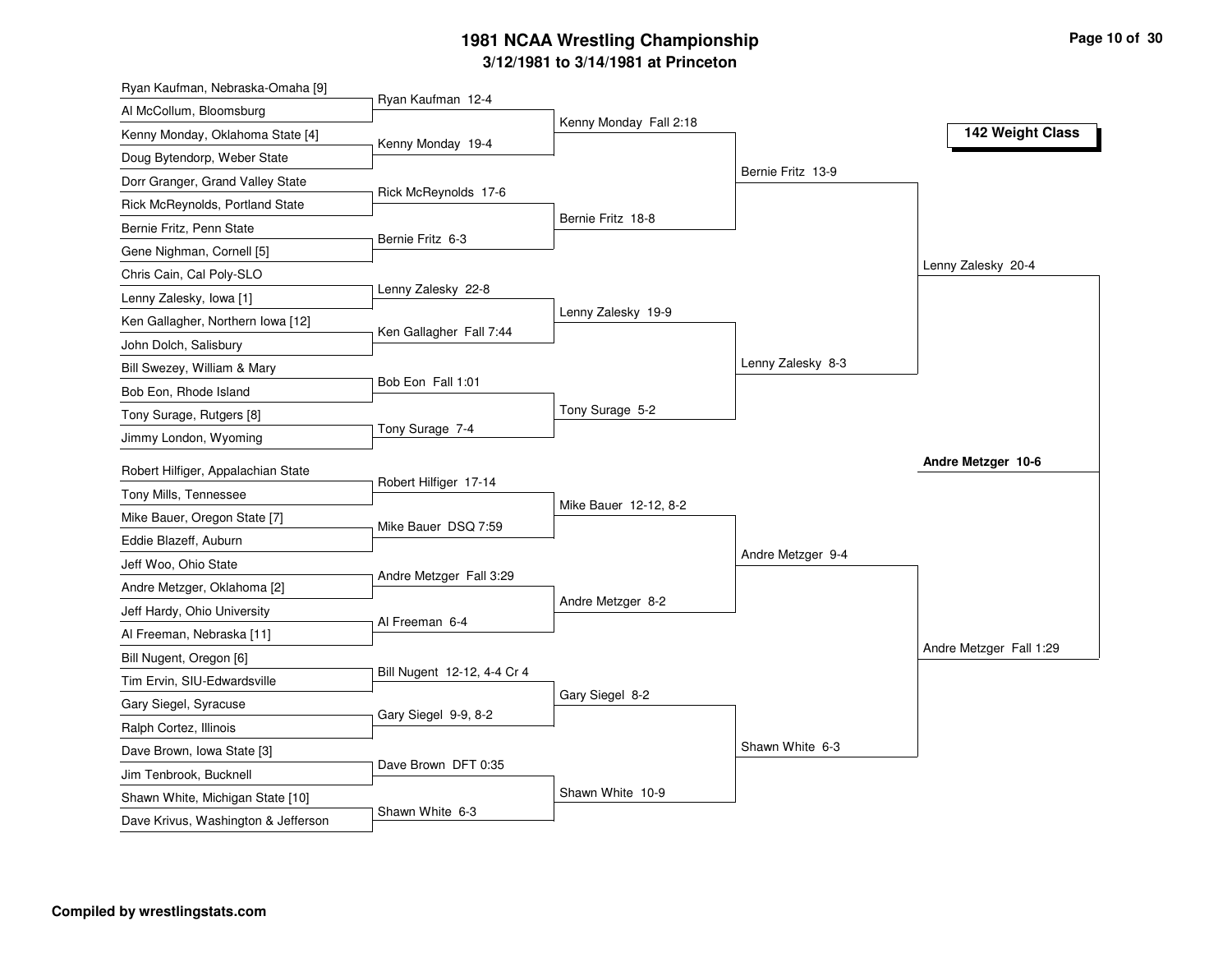## **3/12/1981 to 3/14/1981 at Princeton 1981 NCAA Wrestling Championship Page <sup>11</sup> of <sup>30</sup>**

| Nighman, Cornell               |                        |                       |                   |                       |                                               |
|--------------------------------|------------------------|-----------------------|-------------------|-----------------------|-----------------------------------------------|
|                                |                        |                       |                   |                       | <b>142 Consolation Bracket</b>                |
|                                | Nighman Fall 1:18      |                       |                   |                       |                                               |
|                                |                        |                       |                   |                       |                                               |
| McReynolds, Portland State     |                        | Nighman 15-6          |                   |                       |                                               |
|                                | Monday, Oklahoma State |                       |                   |                       |                                               |
|                                |                        |                       |                   |                       |                                               |
|                                |                        |                       | Gallagher 7-3     |                       |                                               |
| Cain, Cal Poly-SLO             |                        |                       |                   |                       | White 5-1                                     |
|                                |                        |                       |                   | White, Michigan State |                                               |
|                                | Gallagher 9-8          |                       |                   |                       |                                               |
| Gallagher, Northern Iowa       |                        | Gallagher 1-1, 1-1 Cr |                   |                       |                                               |
|                                |                        |                       |                   |                       |                                               |
|                                | Surage, Rutgers        |                       |                   |                       | Third Place: Dave Brown, Iowa State 10-5      |
|                                |                        |                       |                   | <b>Fourth Place:</b>  | Shawn White, Michigan State                   |
|                                |                        |                       |                   |                       | Fifth Place: Ken Gallagher, Northern Iowa 4-1 |
| Woo, Ohio State                |                        |                       |                   |                       | Sixth Place: Bernie Fritz, Penn State         |
|                                |                        |                       |                   |                       | Seventh Place: Gene Nighman, Cornell 9-4      |
|                                | Freeman 8-4            |                       |                   |                       | Eighth Place: Al Freeman, Nebraska            |
| Freeman, Nebraska              |                        | Freeman 10-4          |                   |                       |                                               |
|                                |                        |                       |                   |                       |                                               |
|                                | Bauer, Oregon State    |                       |                   |                       |                                               |
|                                |                        |                       | Brown 7-3         |                       |                                               |
|                                |                        |                       |                   |                       |                                               |
| Krivus, Washington & Jefferson |                        |                       |                   |                       | Brown 2-2, 3-1                                |
|                                |                        |                       | Fritz, Penn State |                       |                                               |
|                                | Brown 10-1             |                       |                   |                       |                                               |
| Brown, Iowa State              |                        | Brown 7-4             |                   |                       |                                               |
|                                |                        |                       |                   |                       |                                               |
|                                | Siegel, Syracuse       |                       |                   |                       |                                               |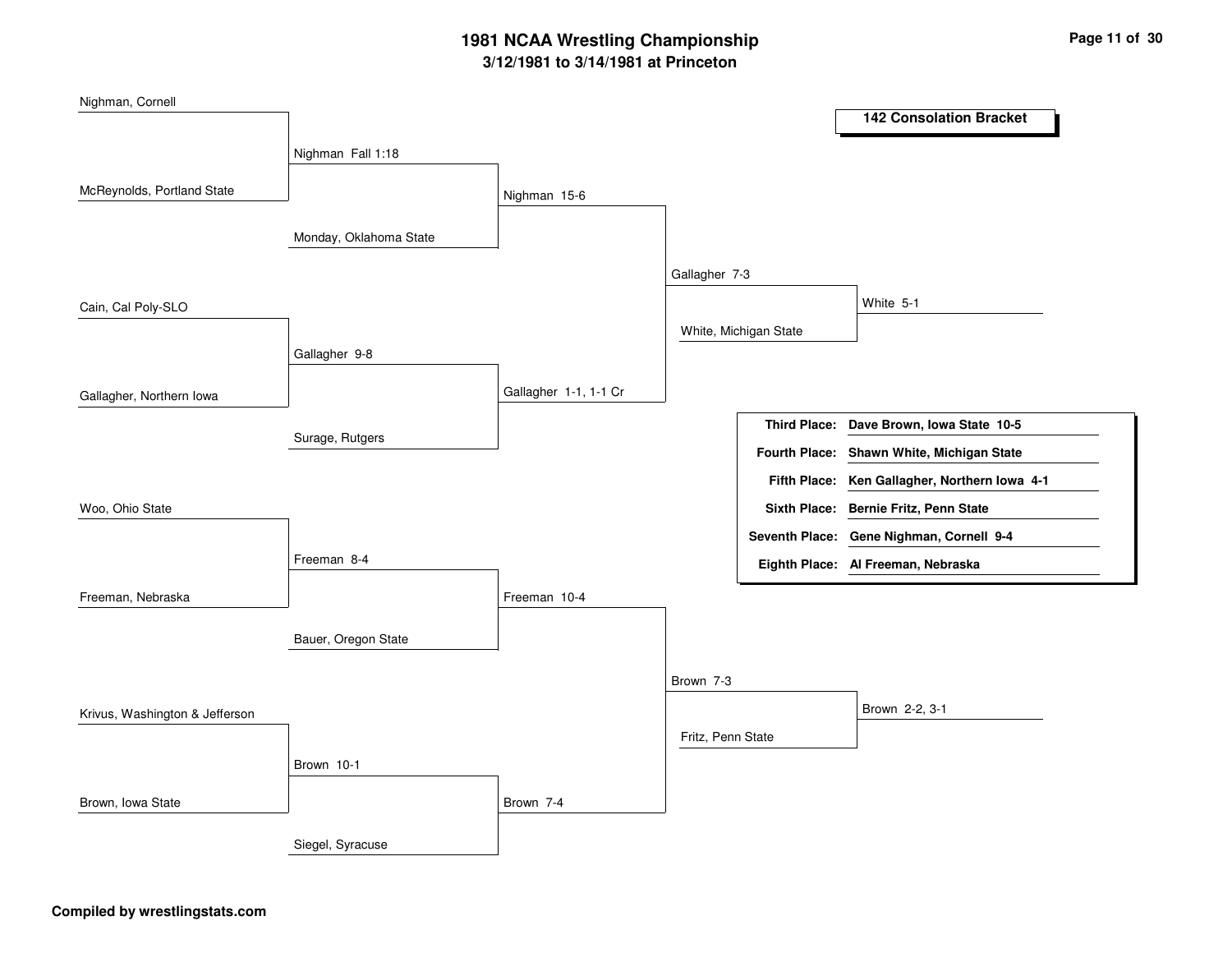## **3/12/1981 to 3/14/1981 at Princeton 1981 NCAA Wrestling Championship Page <sup>12</sup> of <sup>30</sup>**

| Tim Ervin - SIU-Edwardsville                       |              |
|----------------------------------------------------|--------------|
| Dave Wenger - Kent State                           | Ervin $11-7$ |
| Bernie Fritz - Penn State<br>Buddy Kerr - Virginia | Fritz 13-5   |
| Bob Eon - Rhode Island<br>John Veenschoten - Drake | Eon 20-4     |
| Mike Bauer - Oregon State                          |              |
| Joe Solorio - Arizona State                        | Bauer 10-4   |
|                                                    |              |

#### **Consolation Pigtail Bouts for 142**

Gene Nighman - Cornell

Nighman 9-4 Buddy Kerr - Virginia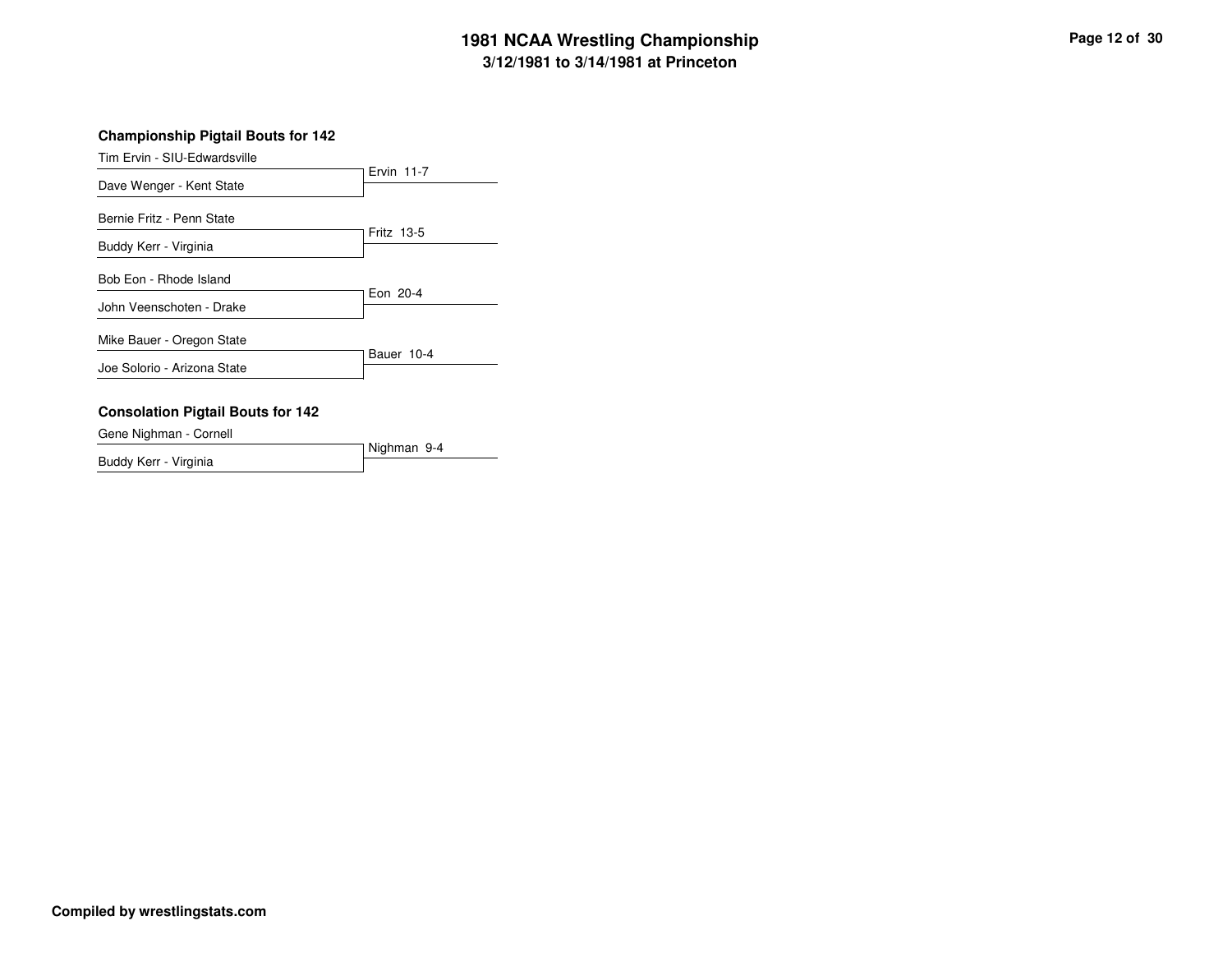## **3/12/1981 to 3/14/1981 at Princeton 1981 NCAA Wrestling Championship Page <sup>13</sup> of <sup>30</sup>**

| Chris Catalfo, Syracuse [4]             |                          |                        |                     |                     |
|-----------------------------------------|--------------------------|------------------------|---------------------|---------------------|
| Jackson Kistler, Arizona State          | Jackson Kistler 9-7      |                        |                     |                     |
| Matt Skove, Oklahoma State [9]          |                          | Jackson Kistler 8-4    |                     | 150 Weight Class    |
| Doug Reifsteck, Indiana State           | Doug Reifsteck 5-4       |                        |                     |                     |
| Bruce Moe, Winona State                 |                          |                        | Fred Boss 16-5      |                     |
| John Fagan, Colorado State              | Bruce Moe 22-8           |                        |                     |                     |
| Gary Erwin, Jacksonville State          |                          | Fred Boss 11-8         |                     |                     |
| Fred Boss, Central Michigan [5]         | Fred Boss 11-10          |                        |                     |                     |
| Frank Castrignano, North Carolina State |                          |                        |                     | Nate Carr 19-8      |
| Barry Boyles, Oregon                    | Frank Castrignano 9-8    |                        |                     |                     |
| Mike Hogan, Hofstra                     |                          | Frank Castrignano 11-2 |                     |                     |
| Tom Coffing, Arizona                    | Mike Hogan 10-4          |                        |                     |                     |
| Nate Carr, Iowa State [1]               |                          |                        | Nate Carr 11-7      |                     |
| Roger Randall, Old Dominion             | Nate Carr 24-12          |                        |                     |                     |
| Tony Rowland, Nevada-Las Vegas [12]     |                          | Nate Carr 20-8         |                     |                     |
| Grant Smith, Wisconsin                  | Grant Smith 10-10, 6-2   |                        |                     |                     |
|                                         |                          |                        |                     | Nate Carr 10-5      |
| Gary Waller, Tennessee-Chattanooga      | Charlie Lucas 14-7       |                        |                     |                     |
| Charlie Lucas, Portland State           |                          | Charlie Lucas 13-8     |                     |                     |
| Glen Cooper, Cal State-Bakersfield [7]  | Glen Cooper 13-8         |                        |                     |                     |
| Kenny Sheets, Indiana                   |                          |                        | Scott Trizzino 20-7 |                     |
| Joe Giani, SUNY-Brockport [11]          | Al Baker 5-3             |                        |                     |                     |
| Al Baker, Rhode Island                  |                          | Scott Trizzino 21-5    |                     |                     |
| Tom Fiorvanti, Bloomsburg               | Scott Trizzino 22-5      |                        |                     |                     |
| Scott Trizzino, Iowa [2]                |                          |                        |                     |                     |
| Tom Elcott, Allegheny                   |                          |                        |                     | Scott Trizzino 10-6 |
| Brad Swartz, Oregon State [6]           | Brad Swartz Fall 3:30    |                        |                     |                     |
| Frank Shaffer, Navy                     | Frank Shaffer 7-5        | Brad Swartz 10-6       |                     |                     |
| Russ Campbell, Weber State              |                          |                        |                     |                     |
| Tim Wagner, Virginia                    |                          |                        | Roger Frizzell 12-6 |                     |
| Roger Frizzell, Oklahoma [3]            | Roger Frizzell Fall 2:40 |                        |                     |                     |
| Lou Montano, Cal Poly-SLO               |                          | Roger Frizzell 9-6     |                     |                     |
| Phil Anglim, Ohio State [10]            | Lou Montano 17-6         |                        |                     |                     |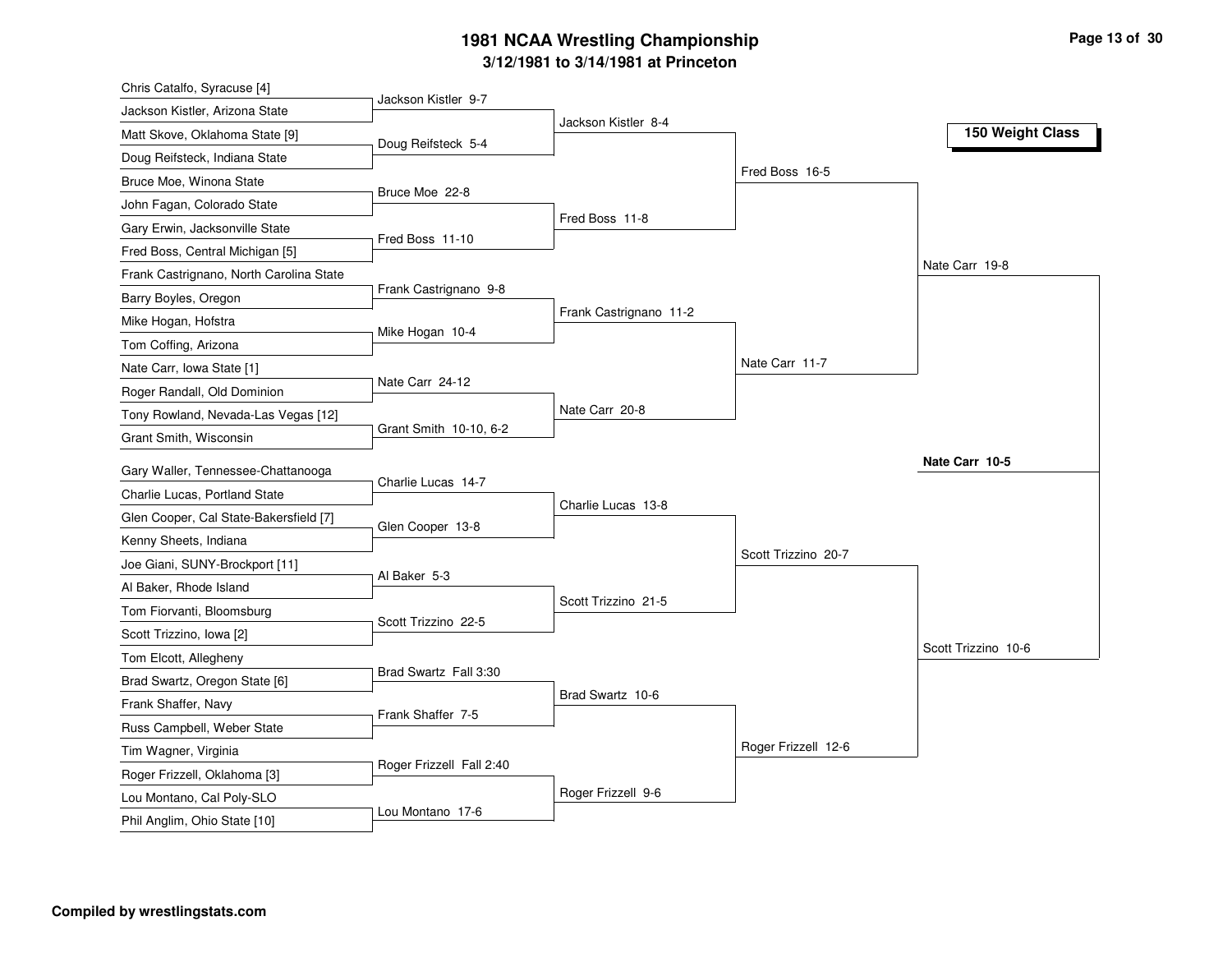### **3/12/1981 to 3/14/1981 at Princeton 1981 NCAA Wrestling Championship Page <sup>14</sup> of <sup>30</sup>**

| Erwin, Jacksonville State |                                   |                 |                    |                        |                                                |
|---------------------------|-----------------------------------|-----------------|--------------------|------------------------|------------------------------------------------|
|                           |                                   |                 |                    |                        | <b>150 Consolation Bracket</b>                 |
|                           | Erwin 12-10                       |                 |                    |                        |                                                |
| Moe, Winona State         |                                   | Kistler 10-8    |                    |                        |                                                |
|                           | Kistler, Arizona State            |                 |                    |                        |                                                |
|                           |                                   |                 | Kistler 2-1        |                        |                                                |
| Randall, Old Dominion     |                                   |                 |                    |                        | Frizzell 10-5                                  |
|                           |                                   |                 | Frizzell, Oklahoma |                        |                                                |
|                           | Randall 2-1                       |                 |                    |                        |                                                |
| Smith, Wisconsin          |                                   | Randall 4-2     |                    |                        |                                                |
|                           | Castrignano, North Carolina State |                 |                    |                        | Third Place: Roger Frizzell, Oklahoma 10-3     |
|                           |                                   |                 |                    |                        | Fourth Place: Fred Boss, Central Michigan      |
|                           |                                   |                 |                    | <b>Fifth Place:</b>    | Jackson Kistler, Arizona State 8-6             |
| Fiorvanti, Bloomsburg     |                                   |                 |                    |                        | Sixth Place: Brad Swartz, Oregon State         |
|                           |                                   |                 |                    |                        | Seventh Place: Roger Randall, Old Dominion 9-4 |
|                           | Baker 4-4, 2-0                    |                 |                    |                        | Eighth Place: Charlie Lucas, Portland State    |
| Baker, Rhode Island       |                                   | Lucas 17-9      |                    |                        |                                                |
|                           |                                   |                 |                    |                        |                                                |
|                           | Lucas, Portland State             |                 |                    |                        |                                                |
|                           |                                   |                 | Swartz Fall 4:37   |                        |                                                |
| Galdi, Columbia           |                                   |                 |                    |                        | <b>Boss 7-0</b>                                |
|                           |                                   |                 |                    | Boss, Central Michigan |                                                |
|                           | Montano 11-3                      |                 |                    |                        |                                                |
| Montano, Cal Poly-SLO     |                                   | Swartz 4-4, 5-4 |                    |                        |                                                |
|                           | Swartz, Oregon State              |                 |                    |                        |                                                |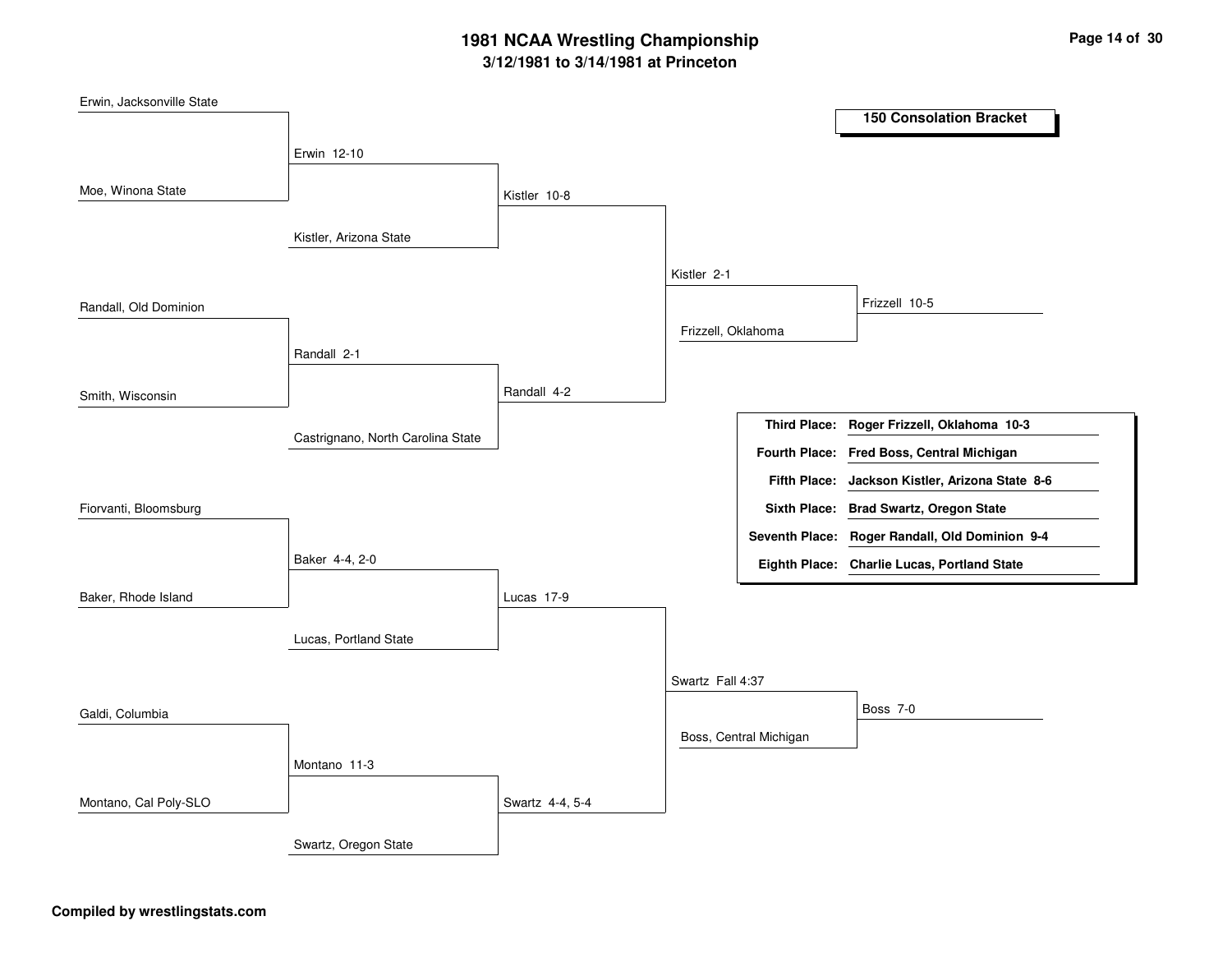## **3/12/1981 to 3/14/1981 at Princeton 1981 NCAA Wrestling Championship Page <sup>15</sup> of <sup>30</sup>**

#### **Championship Pigtail Bouts for 150**

| Glen Cooper - Cal State-Bakersfield                               |                     |
|-------------------------------------------------------------------|---------------------|
| Ray Oliver - Nebraska                                             | Cooper 10-5         |
| Al Baker - Rhode Island<br>Dick Leffler - Toledo                  | Baker 11-4          |
| Roger Randall - Old Dominion<br>Mike Elinsky - Auburn             | Randall 7-6         |
| Tom Fiorvanti - Bloomsburg<br>Billy Williams - Louisiana State    | Fiorvanti Fall 7:29 |
| Barry Boyles - Oregon<br>Bill Gaffney - North Carolina            | Boyles 19-8         |
| Gary Erwin - Jacksonville State<br>Andre Offutt - Kent State      | Erwin Fall 2:22     |
| Matt Skove - Oklahoma State<br>Mike Bond - Pittsburgh             | Skove 14-5          |
| Brad Swartz - Oregon State<br>Frank Patacsil - Purdue             | Swartz 10-10, 6-5   |
| Mike Hogan - Hofstra<br>Reggie Thompson - San Jose State          | Hogan 7-3           |
| Roger Frizzell - Oklahoma<br>Dave Galdi - Columbia                | Frizzell 19-5       |
| <b>Consolation Pigtail Bouts for 150</b><br>Dave Galdi - Columbia |                     |

Galdi Fall 3:21 Tim Wagner - Virginia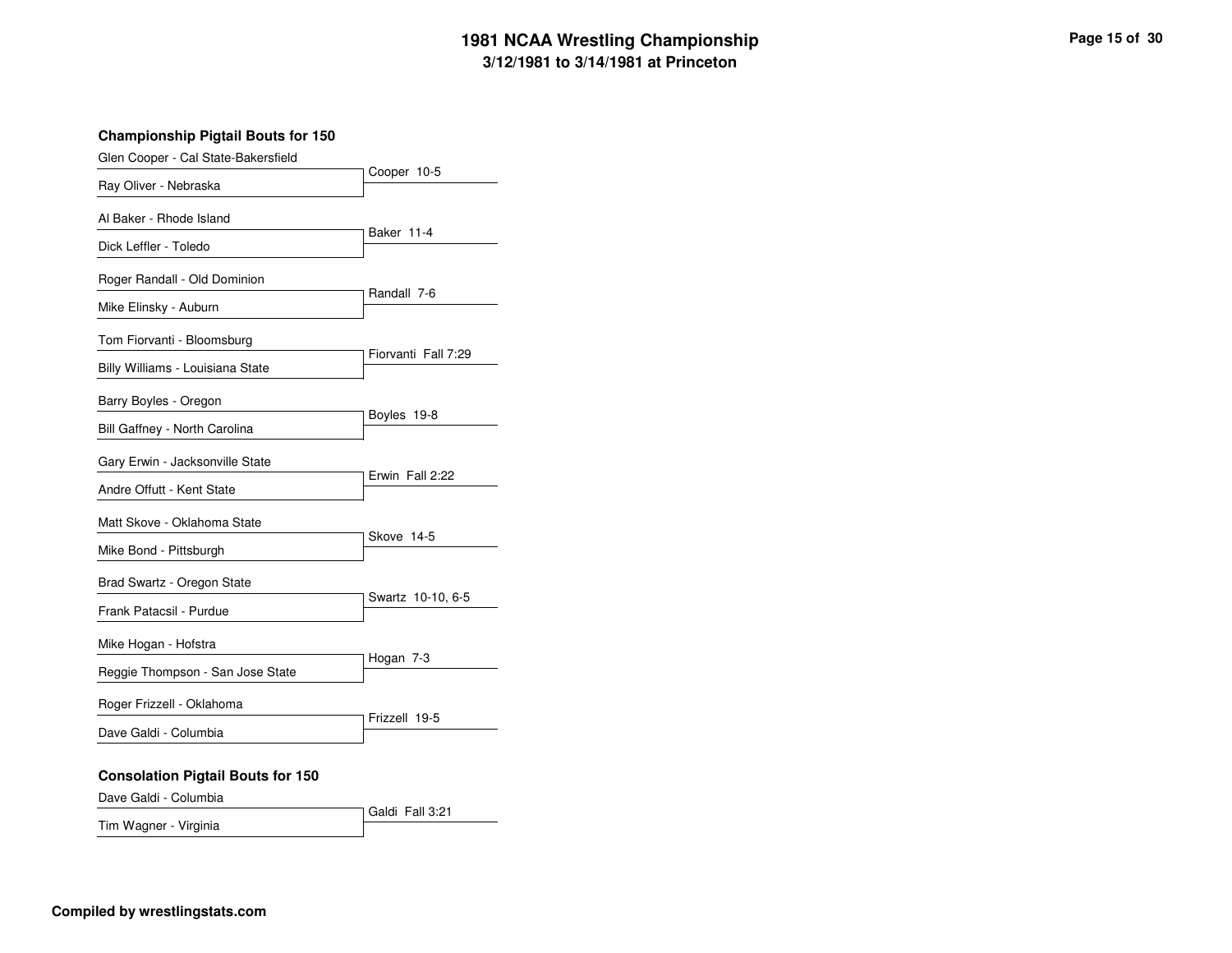## **3/12/1981 to 3/14/1981 at Princeton 1981 NCAA Wrestling Championship Page <sup>16</sup> of <sup>30</sup>**

| Perry Shea, Cal State-Bakersfield [5] | Perry Shea 12-6      |                        |                    |                                |
|---------------------------------------|----------------------|------------------------|--------------------|--------------------------------|
| Mike Pheanis, Northern Illinois       |                      | Perry Shea Fall 3:14   |                    |                                |
| Dion Cobb, Northern Iowa              | Dion Cobb 10-9       |                        |                    | 158 Weight Class               |
| Chris Edmond, Tennessee               |                      |                        |                    |                                |
| Clarence Laster, New Mexico           | Clarence Laster FFT  |                        | Perry Shea 17-10   |                                |
| Jim Trudeau, Minnesota [4]            |                      |                        |                    |                                |
| Paul Morina, James Madison            | Matt Dulka Fall 4:05 | Matt Dulka Fall 6:06   |                    |                                |
| Matt Dulka, Cleveland State [9]       |                      |                        |                    |                                |
| Rick O'Shea, Oregon                   |                      |                        |                    | Dave Schultz 6-5               |
| Dave Schultz, Oklahoma [1]            | Dave Schultz 11-5    |                        |                    |                                |
| Jim Reilly, Lehigh [12]               |                      | Dave Schultz 18-6      |                    |                                |
| Greg Troxler, Cal Poly-SLO            | Jim Reilly DFT 2:45  |                        |                    |                                |
| Wes Roper, Missouri                   |                      |                        | Dave Schultz 14-1  |                                |
| Tim Catalfo, Syracuse [8]             | Wes Roper 12-6       |                        |                    |                                |
| Jim Farina, Iowa State                |                      | Jim Farina 3-2         |                    |                                |
| Mike Carroll, Massachusetts           | Jim Farina 7-2       |                        |                    |                                |
| John Ohly, Oregon State               |                      |                        |                    | <b>Ricky Stewart Fall 4:56</b> |
| Ricky Stewart, Oklahoma State [2]     | Ricky Stewart 22-4   |                        |                    |                                |
|                                       |                      | Ricky Stewart 11-5     |                    |                                |
| Tom Janicik, Northwestern [11]        | Tom Janicik 10-5     |                        |                    |                                |
| Mike Polz, Eastern Illinois           |                      |                        | Ricky Stewart 25-8 |                                |
| Lamont Roth, Montana                  | Jan Michaels 12-5    |                        |                    |                                |
| Jan Michaels, North Carolina [7]      |                      | Jan Michaels 9-1       |                    |                                |
| Eric Jones, SIU-Edwardsville          | Eric Jones 6-4       |                        |                    |                                |
| Allen Washington, Yale                |                      |                        |                    | Ricky Stewart 8-4              |
| Chris Mondragon, North Carolina State | Todd Sumter 9-4      |                        |                    |                                |
| Todd Sumter, Appalachian State        |                      | Kevin Benson Fall 1:54 |                    |                                |
| Mike Rodgers, Navy                    | Kevin Benson 9-8     |                        |                    |                                |
| Kevin Benson, Portland State [6]      |                      |                        |                    |                                |
| Jim Zalesky, Iowa [3]                 | Jim Zalesky 23-6     |                        | Jim Zalesky 8-3    |                                |
| Bruce Cochran, Illinois               |                      |                        |                    |                                |
| Mike Moyer, West Chester              | Mike Moyer 14-8      | Jim Zalesky 7-3        |                    |                                |
| Rob Albert, Clarion [10]              |                      |                        |                    |                                |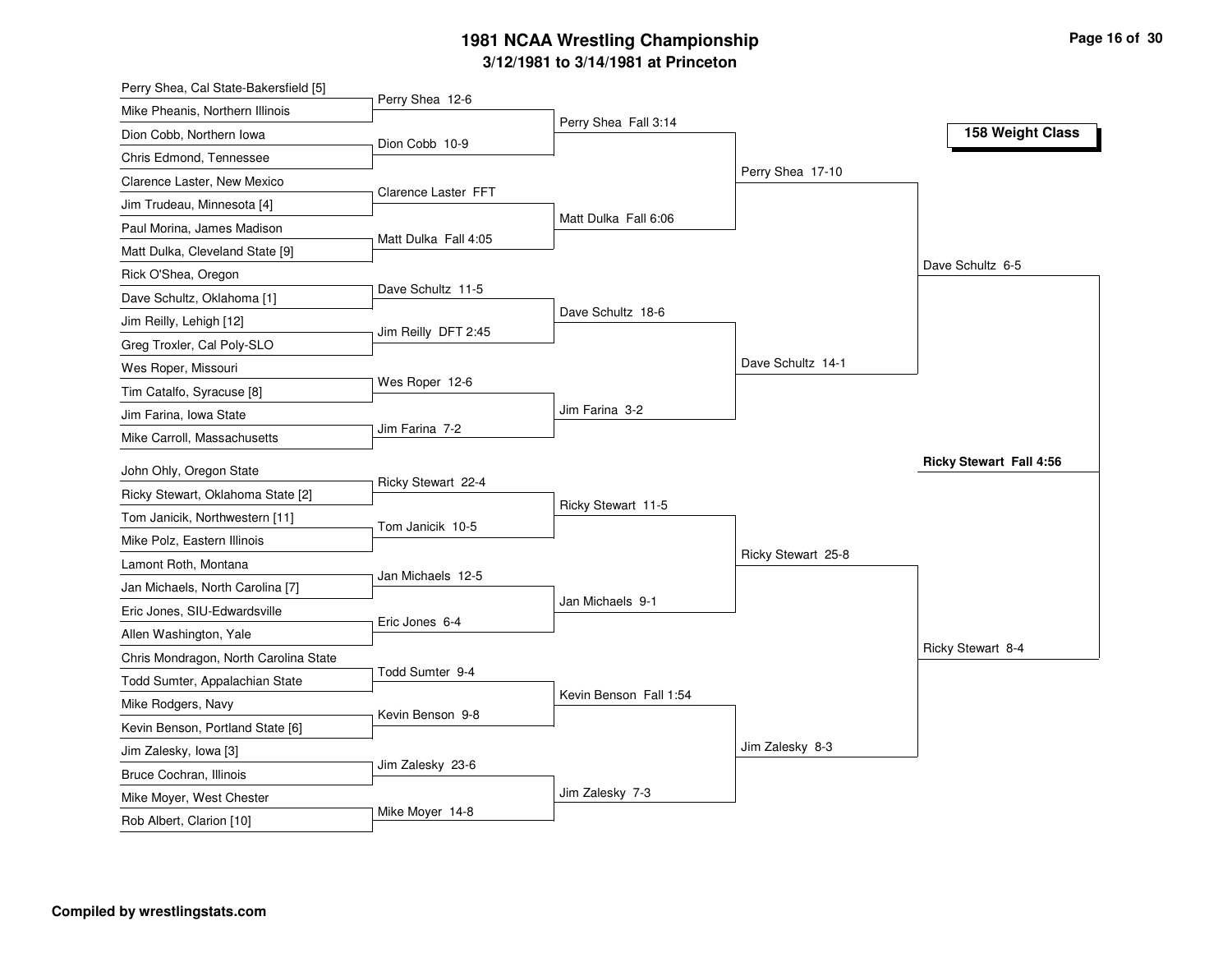#### **3/12/1981 to 3/14/1981 at Princeton 1981 NCAA Wrestling Championship Page <sup>17</sup> of <sup>30</sup>**

| Pheanis, Northern Illinois |                          |                  |                |                             |                                             |
|----------------------------|--------------------------|------------------|----------------|-----------------------------|---------------------------------------------|
|                            |                          |                  |                |                             | <b>158 Consolation Bracket</b>              |
|                            | Cobb 6-3                 |                  |                |                             |                                             |
|                            |                          |                  |                |                             |                                             |
| Cobb, Northern Iowa        |                          | Cobb 10-6        |                |                             |                                             |
|                            |                          |                  |                |                             |                                             |
|                            | Dulka, Cleveland State   |                  |                |                             |                                             |
|                            |                          |                  | Cobb Fall 1:20 |                             |                                             |
| O'Shea, Oregon             |                          |                  |                |                             | Cobb Fall 2:26                              |
|                            |                          |                  | Zalesky, lowa  |                             |                                             |
|                            | Reilly 4-1               |                  |                |                             |                                             |
|                            |                          |                  |                |                             |                                             |
| Reilly, Lehigh             |                          | Reilly 6-4       |                |                             |                                             |
|                            |                          |                  |                | <b>Third Place:</b>         | Perry Shea, Cal State-Bakersfield Fall 3:24 |
|                            | Farina, Iowa State       |                  |                | <b>Fourth Place:</b>        | Dion Cobb, Northern Iowa                    |
|                            |                          |                  |                | <b>Fifth Place:</b>         | Jim Zalesky, Iowa DFT 1:45                  |
| Ohly, Oregon State         |                          |                  |                |                             | Sixth Place: Kevin Benson, Portland State   |
|                            |                          |                  |                |                             |                                             |
|                            |                          |                  |                | <b>Seventh Place:</b>       | Jim Reilly, Lehigh 4-0                      |
|                            | Ohly 10-7                |                  |                |                             | Eighth Place: Jan Michaels, North Carolina  |
| Janicik, Northwestern      |                          | Michaels 4-2     |                |                             |                                             |
|                            |                          |                  |                |                             |                                             |
|                            | Michaels, North Carolina |                  |                |                             |                                             |
|                            |                          |                  | Benson 3-2     |                             |                                             |
|                            |                          |                  |                |                             |                                             |
| Cochran, Illinois          |                          |                  |                |                             | Shea 9-4                                    |
|                            |                          |                  |                | Shea, Cal State-Bakersfield |                                             |
|                            | Cochran 7-3              |                  |                |                             |                                             |
| Moyer, West Chester        |                          | Benson Fall 5:55 |                |                             |                                             |
|                            |                          |                  |                |                             |                                             |
|                            | Benson, Portland State   |                  |                |                             |                                             |
|                            |                          |                  |                |                             |                                             |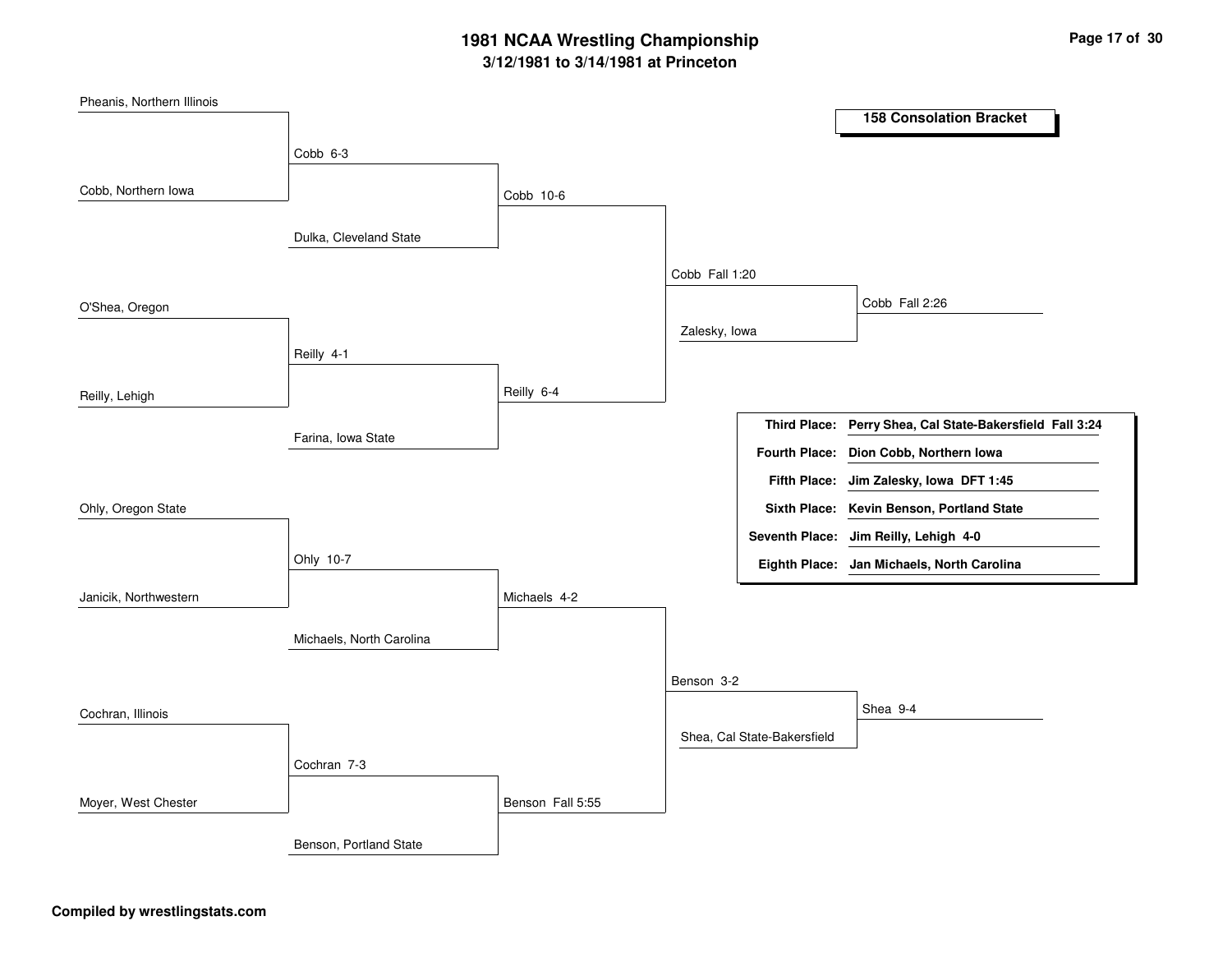### **3/12/1981 to 3/14/1981 at Princeton 1981 NCAA Wrestling Championship Page <sup>18</sup> of <sup>30</sup>**

#### **Championship Pigtail Bouts for 158**

Tim Catalfo - Syracuse

Catalfo Fall 5:37 Bob Moore - Arizona Morina 17-3 Paul Morina - James Madison Don Mappes - Ball State

Tom Janicik - Northwestern

Janicik 14-0 Jeff Bouslog - Luther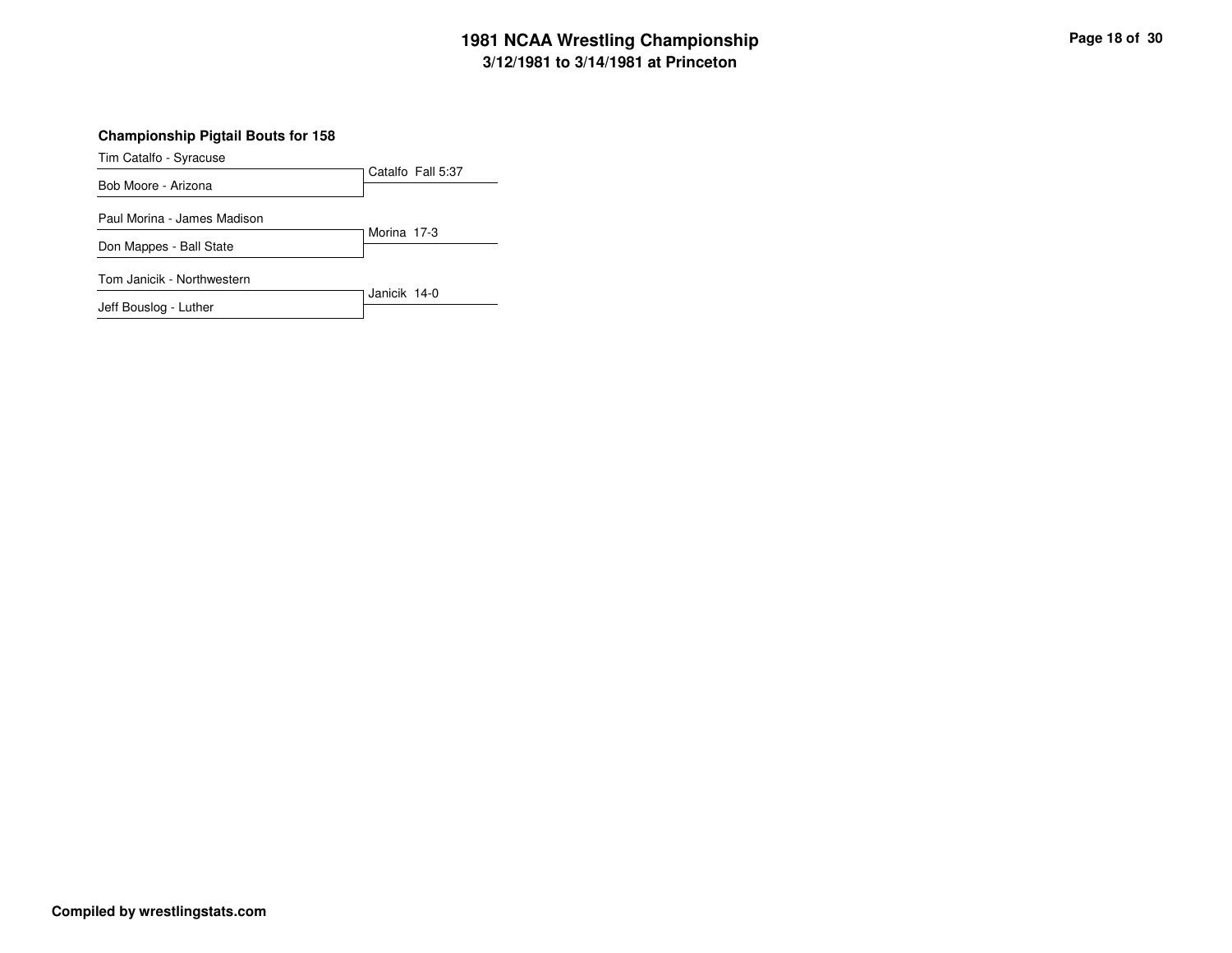## **3/12/1981 to 3/14/1981 at Princeton 1981 NCAA Wrestling Championship Page <sup>19</sup> of <sup>30</sup>**

| Trent Taylor, Illinois                                |                               |                      |                    |                          |
|-------------------------------------------------------|-------------------------------|----------------------|--------------------|--------------------------|
| John Hanrahan, Penn State [9]                         | John Hanrahan 11-2            | John Hanrahan 15-8   |                    |                          |
| Jeff Parker, Louisiana State [4]                      | Jeff Parker 26-6              |                      |                    | 167 Weight Class         |
| <b>Richard Sykes, Humboldt State</b>                  |                               |                      |                    |                          |
| Dale Walters, Air Force                               |                               |                      | John Hanrahan 13-6 |                          |
| Matt Reiss, North Carolina State [5]                  | Matt Reiss 7-6                |                      |                    |                          |
| Tim Jones, Marshall                                   |                               | Matt Reiss 11-6      |                    |                          |
| Mark Johnson, Cleveland State                         | Mark Johnson Fall 6:13        |                      |                    |                          |
| Efonda Sproles, Northern Iowa                         |                               |                      |                    | Mike DeAnna Fall 0:43    |
| Mike DeAnna, Iowa [1]                                 | Mike DeAnna 28-8              |                      |                    |                          |
| Steve Foley, Michigan State [12]                      | Steve Foley 9-6               | Mike DeAnna 8-5      |                    |                          |
| Jeff Turner, Lehigh                                   |                               |                      |                    |                          |
| Steve Reedy, Kent State                               |                               |                      | Mike DeAnna 10-7   |                          |
| John Bliss, Washington State                          | Steve Reedy 16-4              |                      |                    |                          |
| Kevin Egleston, Boston University                     |                               | Steve Reedy 9-7      |                    |                          |
| Jeff Stuebing, Oregon [8]                             | Jeff Stuebing 11-11, 1-1 Cr 7 |                      |                    |                          |
| Tom Jones, Maryland                                   |                               |                      |                    | <b>Mark Schultz 10-4</b> |
| Tim Morrison, Rider [11]                              | Tom Jones Fall 2:56           |                      |                    |                          |
| Perry Hummel, Iowa State [2]                          |                               | Perry Hummel 10-3    |                    |                          |
| Dave Hagg, Army                                       | Perry Hummel 12-5             |                      |                    |                          |
| Scott Mansur, Portland State                          |                               |                      | Perry Hummel 8-5   |                          |
| Bill Boyd, Brigham Young                              | Scott Mansur Fall 2:31        |                      |                    |                          |
| Neil Weiner, Illinois State                           |                               | Jamie Milkovich 13-4 |                    |                          |
|                                                       | Jamie Milkovich 8-4           |                      |                    |                          |
| Jamie Milkovich, Auburn [7]<br>Jeff Dillman, Nebraska |                               |                      |                    | Mark Schultz 4-4, 4-0    |
| Woody Vandenburg, SUNY-Brockport                      | Jeff Dillman 5-3              |                      |                    |                          |
|                                                       |                               | John Reich 28-5      |                    |                          |
| John Reich, Navy [6]<br>Colin Grissom, Yale           | John Reich 6-2                |                      |                    |                          |
| Homer Lord, Boise State                               |                               |                      | Mark Schultz 15-9  |                          |
|                                                       | Mark Gronowski 13-4           |                      |                    |                          |
| Mark Gronowski, Eastern Illinois [10]                 |                               | Mark Schultz 13-4    |                    |                          |
| Mark Schultz, Oklahoma [3]                            | Mark Schultz 13-6             |                      |                    |                          |
| Mike Sheets, Oklahoma State                           |                               |                      |                    |                          |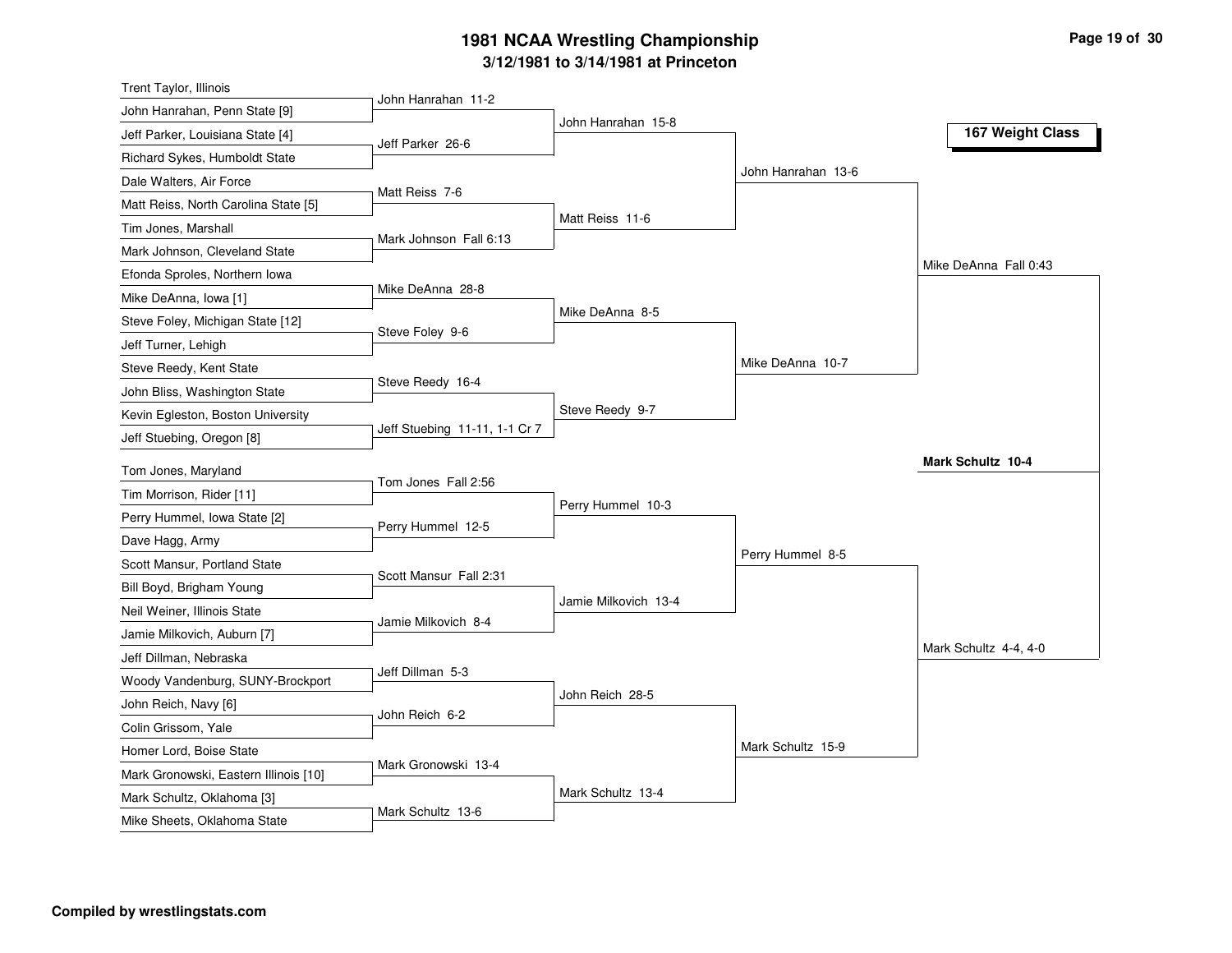## **3/12/1981 to 3/14/1981 at Princeton 1981 NCAA Wrestling Championship Page <sup>20</sup> of <sup>30</sup>**

| Taylor, Illinois            |                             |                |               |                      |                                                     |
|-----------------------------|-----------------------------|----------------|---------------|----------------------|-----------------------------------------------------|
|                             |                             |                |               |                      | <b>167 Consolation Bracket</b>                      |
|                             | Parker 10-5                 |                |               |                      |                                                     |
|                             |                             |                |               |                      |                                                     |
| Parker, Louisiana State     |                             | Reiss 11-10    |               |                      |                                                     |
|                             | Reiss, North Carolina State |                |               |                      |                                                     |
|                             |                             |                | Reedy 10-4    |                      |                                                     |
| Sproles, Northern Iowa      |                             |                |               |                      | Hummel 6-4                                          |
|                             |                             |                |               | Hummel, Iowa State   |                                                     |
|                             | Foley 8-1                   |                |               |                      |                                                     |
| Foley, Michigan State       |                             | Reedy 7-0      |               |                      |                                                     |
|                             | Reedy, Kent State           |                |               | <b>Third Place:</b>  | John Hanrahan, Penn State 5-4                       |
|                             |                             |                |               | <b>Fourth Place:</b> | Perry Hummel, Iowa State                            |
|                             |                             |                |               | <b>Fifth Place:</b>  | Jamie Milkovich, Auburn 9-4                         |
| Hagg, Army                  |                             |                |               |                      | Sixth Place: Steve Reedy, Kent State                |
|                             |                             |                |               |                      | Seventh Place: Mike Sheets, Oklahoma State DFT 5:59 |
|                             | Hagg 16-6                   |                |               |                      | Eighth Place: Matt Reiss, North Carolina State      |
| Jones, Maryland             |                             | Milkovich 11-2 |               |                      |                                                     |
|                             | Milkovich, Auburn           |                |               |                      |                                                     |
|                             |                             |                |               |                      |                                                     |
|                             |                             |                | Milkovich 8-6 |                      |                                                     |
| Sheets, Oklahoma State      |                             |                |               |                      | Hanrahan 12-8                                       |
|                             |                             |                |               | Hanrahan, Penn State |                                                     |
|                             | Sheets 10-5                 |                |               |                      |                                                     |
| Gronowski, Eastern Illinois |                             | Sheets 8-4     |               |                      |                                                     |
|                             | Reich, Navy                 |                |               |                      |                                                     |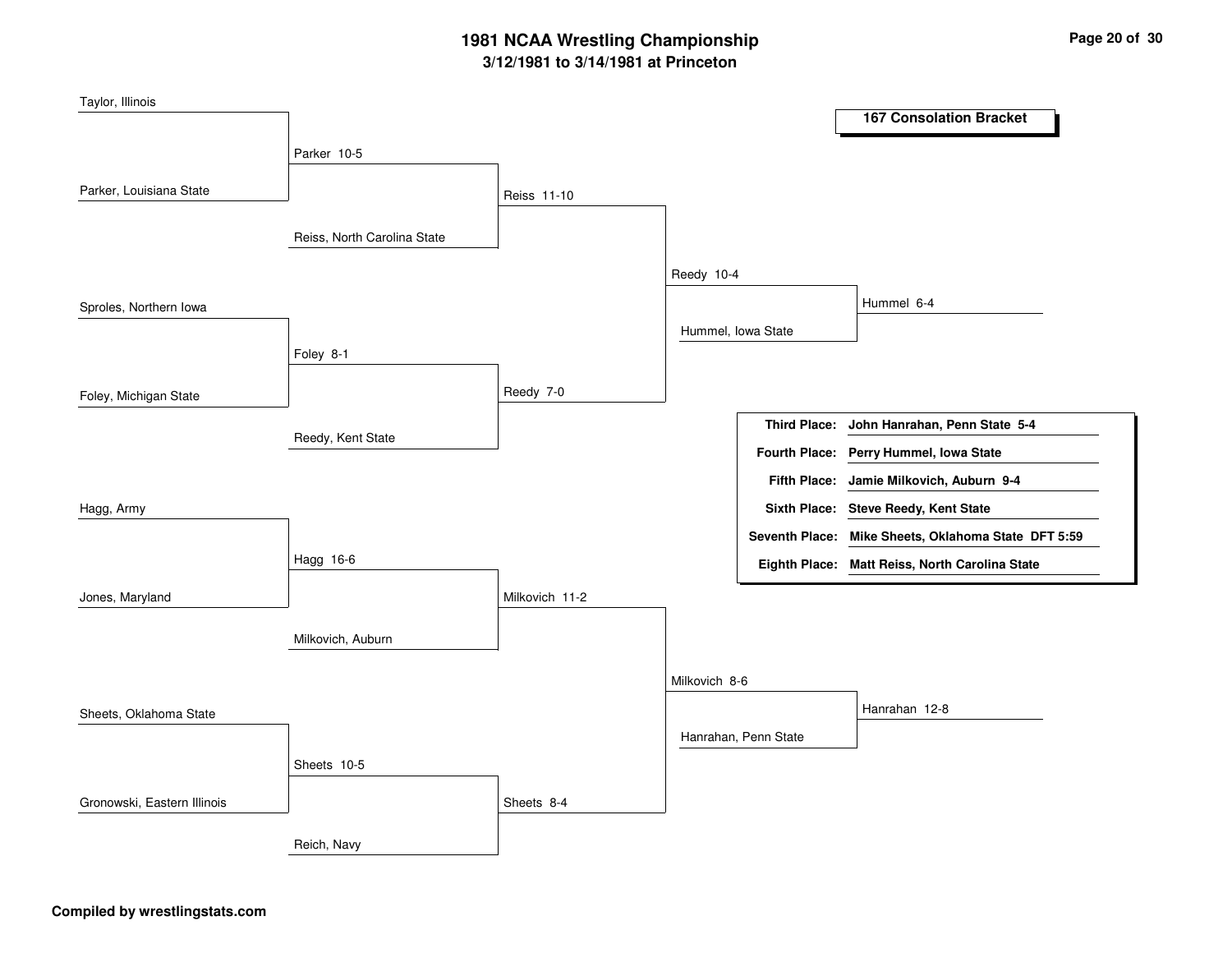# **3/12/1981 to 3/14/1981 at Princeton 1981 NCAA Wrestling Championship Page <sup>21</sup> of <sup>30</sup>**

#### **Championship Pigtail Bouts for 167**

John Bliss - Washington State

Bliss Fall 4:52 Darrell Gholar - Minnesota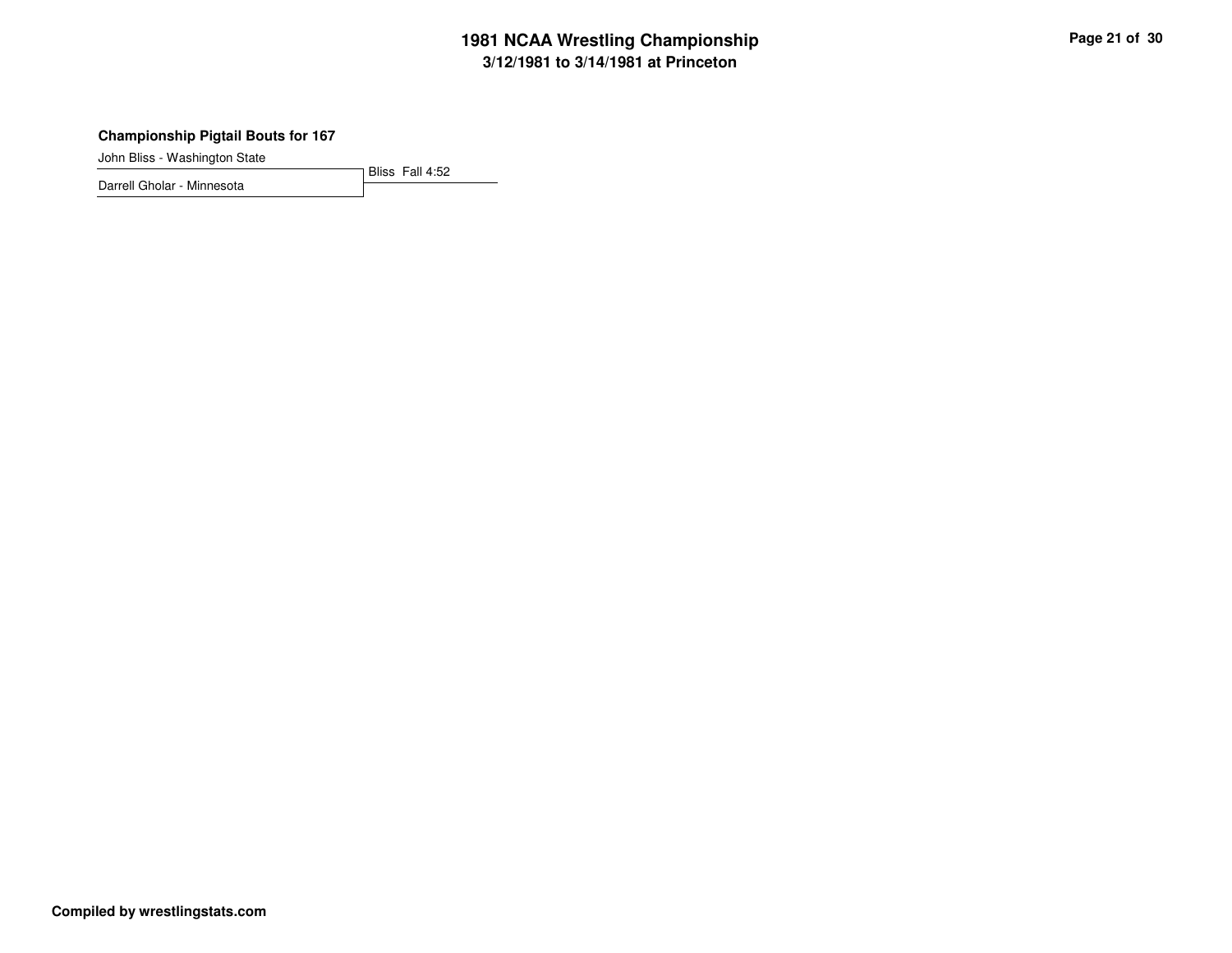## **3/12/1981 to 3/14/1981 at Princeton 1981 NCAA Wrestling Championship Page <sup>22</sup> of <sup>30</sup>**

| Jay Llewellyn, Northern Iowa           |                          |                       |                         |                     |
|----------------------------------------|--------------------------|-----------------------|-------------------------|---------------------|
| Marty Ryan, Oregon State [5]           | Marty Ryan 21-9          |                       |                         |                     |
| Bill Braseth, Boise State              | Bill Braseth 11-4        | Marty Ryan 14-4       |                         | 177 Weight Class    |
| Butch Revils, East Carolina [9]        |                          |                       |                         |                     |
| Tom Rankin, Arizona State              |                          |                       | Charlie Heller 5-5, 1-0 |                     |
| Charlie Heller, Clarion [4]            | Charlie Heller Fall 6:54 |                       |                         |                     |
| Mark Phillips, Navy                    |                          | Charlie Heller 11-5   |                         |                     |
| Dan Kay, Toledo                        | Mark Phillips 7-3        |                       |                         |                     |
| Gary Comelio, Georgia Tech             |                          |                       |                         | Charlie Heller 5-3  |
| Larry Meierotto, Tennessee-Chattanooga | Larry Meierotto 15-7     |                       |                         |                     |
| Eli Blazeff, Auburn [8]                |                          | Eli Blazeff Fall 1:08 |                         |                     |
| Kevin Walzak, College of New Jersey    | Eli Blazeff 17-6         |                       |                         |                     |
| Mike Miller, Oregon                    |                          |                       | Colin Kilrain 4-2       |                     |
| Rey Martinez, Oklahoma State [12]      | Rey Martinez 14-7        |                       |                         |                     |
| Kurt Honis, Syracuse                   |                          | Colin Kilrain 16-3    |                         |                     |
| Colin Kilrain, Lehigh [1]              | Colin Kilrain 5-0        |                       |                         |                     |
| Mike D'Ambrose, Indiana                |                          |                       |                         | Ed Banach Fall 4:15 |
|                                        | Ed Banach 18-6           |                       |                         |                     |
| Ed Banach, Iowa [2]                    |                          | Ed Banach 24-4        |                         |                     |
| Dennis McCormick, Eastern Illinois     | Dennis McCormick 16-6    |                       |                         |                     |
| Brad Tufto, Indiana State              |                          |                       | Ed Banach Fall 5:56     |                     |
| Dave Brouhard, San Jose State [7]      | Dave Brouhard 6-2        |                       |                         |                     |
| Doug Perkins, Stanford                 |                          | Dave Brouhard 12-4    |                         |                     |
| Fred Wagoner, Boston University        | Fred Wagoner 5-2         |                       |                         |                     |
| Jeff Needs, Brigham Young              |                          |                       |                         | Ed Banach Fall 7:18 |
| Ed Potokar, Ohio State [10]            | Ed Potokar DFT 4:44      |                       |                         |                     |
| Pat Carney, Illinois State             |                          | Dave Allen 16-4       |                         |                     |
| Dave Allen, Iowa State [3]             | Dave Allen 16-6          |                       |                         |                     |
| Tom Kolopus, Cleveland State           |                          |                       | Dave Young FFT          |                     |
| Gerry Volm, Rider                      | Gerry Volm 11-10         |                       |                         |                     |
| Mark Luby, Minnesota                   |                          | Dave Young 9-2        |                         |                     |
| Dave Young, Missouri                   | Dave Young 5-4           |                       |                         |                     |
| Jim Hall, Oklahoma [6]                 |                          |                       |                         |                     |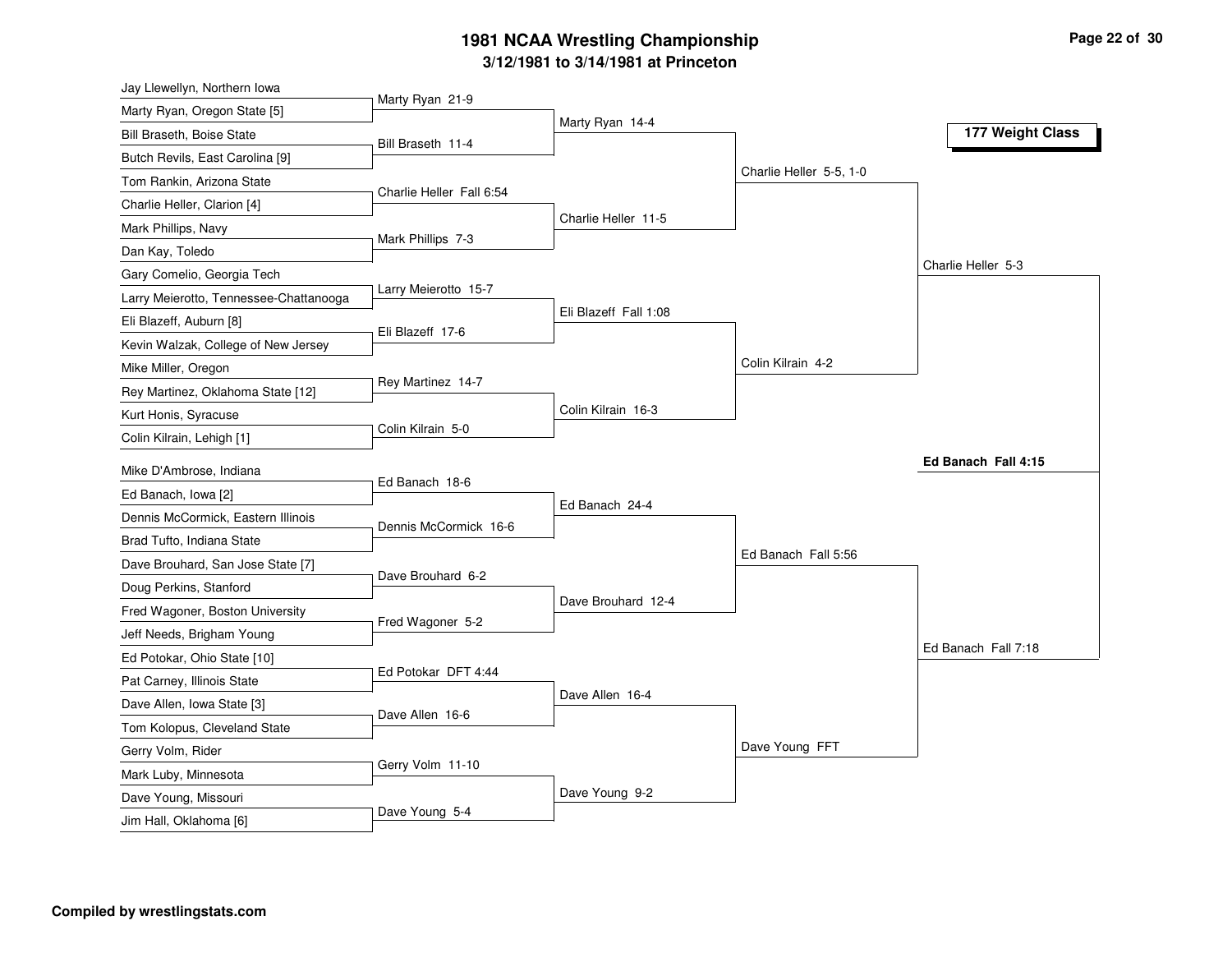#### **3/12/1981 to 3/14/1981 at Princeton 1981 NCAA Wrestling Championship Page <sup>23</sup> of <sup>30</sup>**

| Rankin, Arizona State       |                          |               |                 |                      |                                              |
|-----------------------------|--------------------------|---------------|-----------------|----------------------|----------------------------------------------|
|                             |                          |               |                 |                      | <b>177 Consolation Bracket</b>               |
|                             | Rankin 12-3              |               |                 |                      |                                              |
|                             |                          |               |                 |                      |                                              |
| Phillips, Navy              |                          | Ryan 4-4, 7-4 |                 |                      |                                              |
|                             | Ryan, Oregon State       |               |                 |                      |                                              |
|                             |                          |               |                 |                      |                                              |
|                             |                          |               | Ryan 7-6        |                      |                                              |
| Honis, Syracuse             |                          |               |                 |                      | Ryan 6-4                                     |
|                             |                          |               | Young, Missouri |                      |                                              |
|                             | Martinez 13-9            |               |                 |                      |                                              |
| Martinez, Oklahoma State    |                          | Blazeff 6-4   |                 |                      |                                              |
|                             |                          |               |                 |                      |                                              |
|                             | Blazeff, Auburn          |               |                 | <b>Third Place:</b>  | Colin Kilrain, Lehigh 9-1                    |
|                             |                          |               |                 | <b>Fourth Place:</b> | <b>Marty Ryan, Oregon State</b>              |
|                             |                          |               |                 |                      | Fifth Place: Dave Young, Missouri 5-1        |
| D'Ambrose, Indiana          |                          |               |                 |                      | Sixth Place: Jim Hall, Oklahoma              |
|                             |                          |               |                 |                      | Seventh Place: Eli Blazeff, Auburn Fall 5:29 |
|                             | D'Ambrose 8-2            |               |                 |                      | Eighth Place: Dave Brouhard, San Jose State  |
| McCormick, Eastern Illinois |                          | Brouhard 10-7 |                 |                      |                                              |
|                             |                          |               |                 |                      |                                              |
|                             | Brouhard, San Jose State |               |                 |                      |                                              |
|                             |                          |               | Hall Fall 3:56  |                      |                                              |
|                             |                          |               |                 |                      |                                              |
| Hall, Oklahoma              |                          |               |                 |                      | Kilrain 3-0                                  |
|                             |                          |               | Kilrain, Lehigh |                      |                                              |
|                             | Hall 13-2                |               |                 |                      |                                              |
| Volm, Rider                 |                          | Hall FFT      |                 |                      |                                              |
|                             |                          |               |                 |                      |                                              |
|                             | Allen, Iowa State        |               |                 |                      |                                              |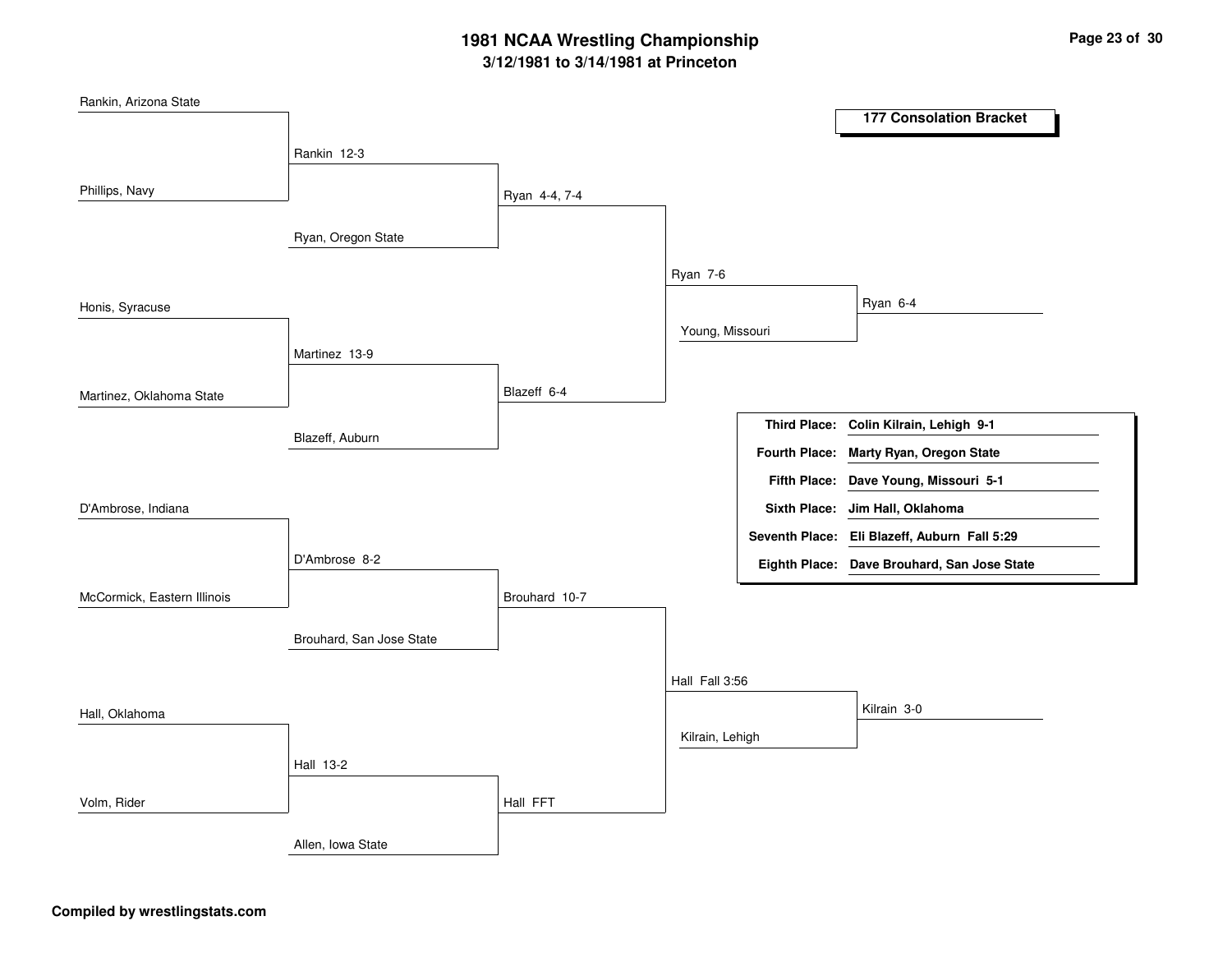## **3/12/1981 to 3/14/1981 at Princeton 1981 NCAA Wrestling Championship Page <sup>24</sup> of <sup>30</sup>**

#### **Championship Pigtail Bouts for 177**

Dennis McCormick - Eastern Illinois

McCormick 11-7 Gary Chadwick - Air Force

Rey Martinez - Oklahoma State

Martinez 21-4 Mark Loomis - Cal State-Bakersfield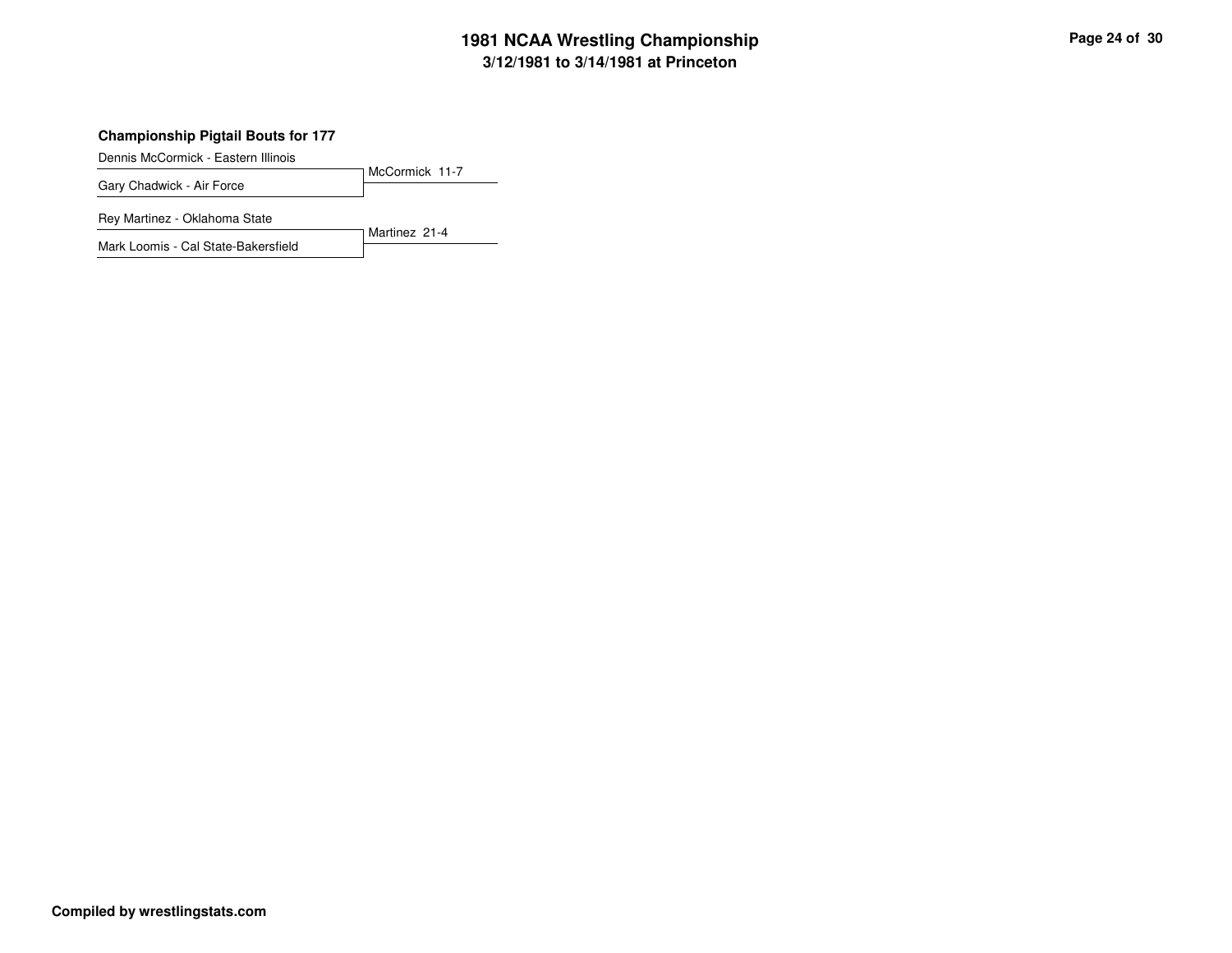## **3/12/19 81 to 3/14/19 81 at Prin c eto n 19 81 N C A A Wre stlin g C h a m pio n s hip**

| Jerry Rodriguez, North Carolina State [4] |                            |                        |                    |                   |
|-------------------------------------------|----------------------------|------------------------|--------------------|-------------------|
| Jerry Morrison, San Jose State            | Jerry Rodriguez 12-6       |                        |                    |                   |
| Lorant Ipacs, Ohio University             | Joe Atiyeh 13-12           | Joe Atiyeh Fall 3:18   |                    | 190 Weight Class  |
| Joe Atiyeh, Louisiana State [9]           |                            |                        |                    |                   |
| Tod Giles, Rhode Island                   |                            |                        | Geno Savegnago FFT |                   |
| Geno Savegnago, Eastern Illinois [5]      | Geno Savegnago Fall 7:18   |                        |                    |                   |
| Henry Milligan, Princeton                 |                            | Geno Savegnago 12-3    |                    |                   |
| Wayne Christian, Cal Poly-SLO             | Henry Milligan 1-1, 1-1 Cr |                        |                    |                   |
| Joe Gormally, Northern Iowa [12]          |                            |                        |                    | Tom Martucci 4-3  |
| Eric Neily, Ohio State                    | Joe Gormally 23-7          |                        |                    |                   |
| Craig Jennings, Northwestern              |                            | John Forshee 1-1, 1-0  |                    |                   |
| John Forshee, Iowa State [1]              | John Forshee 3-2           |                        |                    |                   |
| Tom Martucci, College of New Jersey [8]   |                            |                        | Tom Martucci 2-1   |                   |
| Dave Doll, Rider                          | Tom Martucci 15-7          |                        |                    |                   |
| Jim Baumgardner, Oregon State             |                            | Tom Martucci Fall 7:02 |                    |                   |
| Harold Wittman, Boise State               | Harold Wittman Fall 4:44   |                        |                    |                   |
| Pat Murphy, Tennessee-Chattanooga         |                            |                        |                    | Tom Martucci 4-3  |
| Jeff Roscoe, West Virginia                | Pat Murphy 10-3            |                        |                    |                   |
| Milt Westlund, Indiana State [7]          |                            | Milt Westlund 9-4      |                    |                   |
| Mike Gatling, Virginia Commonwealth       | Milt Westlund 6-1          |                        |                    |                   |
| Pat McKay, Michigan                       |                            |                        | Ryan Kelly 5-3     |                   |
| Ryan Kelly, Oregon [11]                   | Ryan Kelly 10-6            |                        |                    |                   |
| Dan Morrow, Washington State              |                            | Ryan Kelly 9-4         |                    |                   |
| Edcar Thomas, Oklahoma [2]                | Dan Morrow 14-8            |                        |                    |                   |
| Tony Mantella, Temple                     |                            |                        |                    | Tony Mantella 5-2 |
| Jeff Esmont, Ashland                      | Tony Mantella 28-10        |                        |                    |                   |
| Tony Smith, SUNY-Brockport                |                            | Tony Mantella 7-2      |                    |                   |
| Greg Hawkins, Oklahoma State [6]          | Greg Hawkins 10-3          |                        |                    |                   |
| Pete Bush, Iowa [3]                       |                            |                        | Tony Mantella 7-5  |                   |
| Craig Blackman, Franklin & Marshall       | Craig Blackman 10-4        |                        |                    |                   |
| Brad Moseley, Missouri                    |                            | Craig Blackman 10-5    |                    |                   |
| Mark Downing, Clarion [10]                | Mark Downing Fall 7:58     |                        |                    |                   |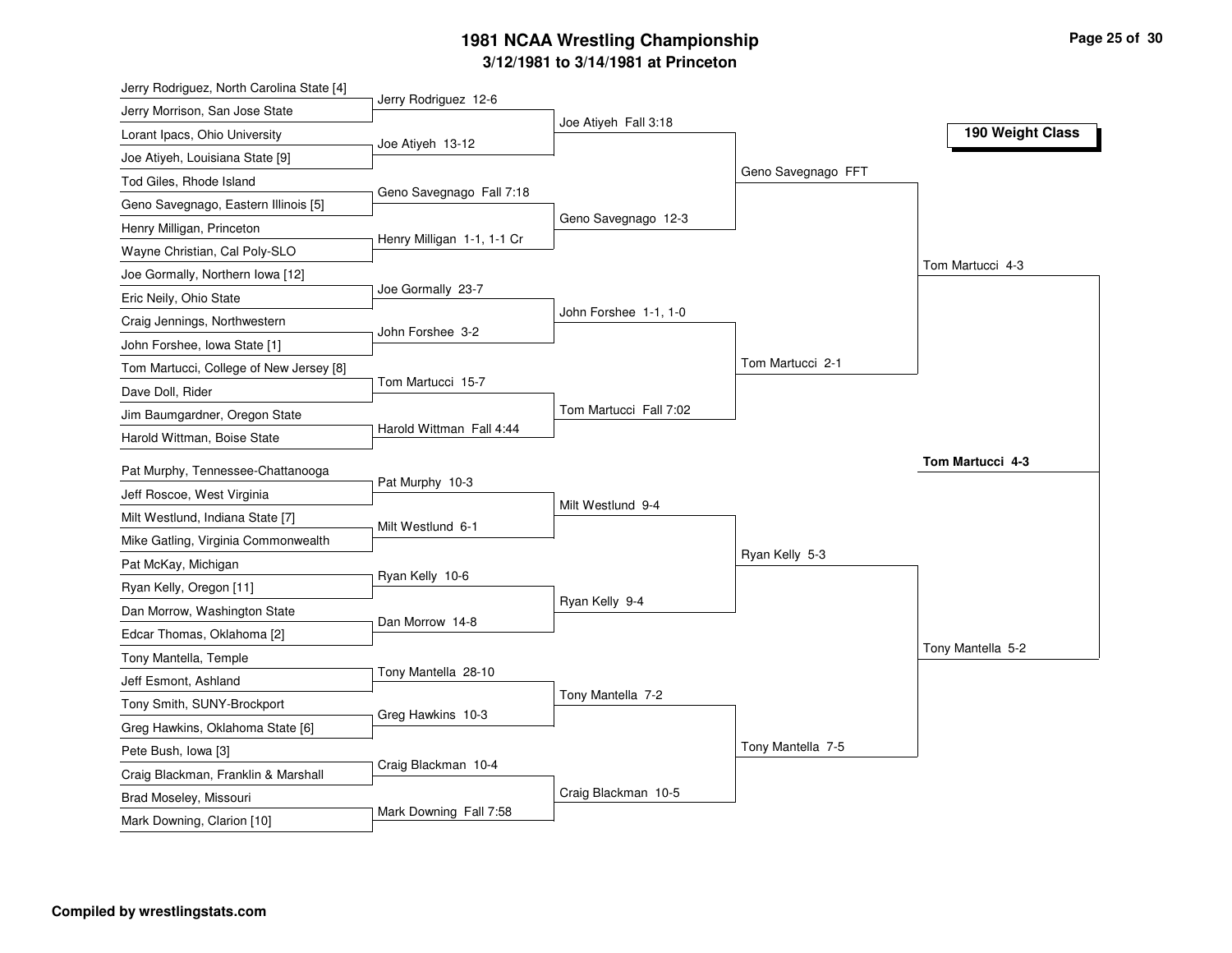#### **3/12/1981 to 3/14/1981 at Princeton 1981 NCAA Wrestling Championship Page <sup>26</sup> of <sup>30</sup>**

| Giles, Rhode Island      |                               |              |                       |                             |                                                      |
|--------------------------|-------------------------------|--------------|-----------------------|-----------------------------|------------------------------------------------------|
|                          |                               |              |                       |                             | <b>190 Consolation Bracket</b>                       |
|                          | Milligan 12-3                 |              |                       |                             |                                                      |
|                          |                               |              |                       |                             |                                                      |
| Milligan, Princeton      |                               | Milligan FFT |                       |                             |                                                      |
|                          |                               |              |                       |                             |                                                      |
|                          | Bye                           |              |                       |                             |                                                      |
|                          |                               |              | Forshee 4-4, 3-3 Cr 6 |                             |                                                      |
| Doll, Rider              |                               |              |                       |                             | Kelly 5-3                                            |
|                          |                               |              | Kelly, Oregon         |                             |                                                      |
|                          | Doll 4-3                      |              |                       |                             |                                                      |
|                          |                               |              |                       |                             |                                                      |
| Wittman, Boise State     |                               | Forshee 1-0  |                       |                             |                                                      |
|                          |                               |              |                       | <b>Third Place:</b>         | Geno Savegnago, Eastern Illinois 8-2                 |
|                          | Forshee, Iowa State           |              |                       | <b>Fourth Place:</b>        | Ryan Kelly, Oregon                                   |
|                          |                               |              |                       |                             | Fifth Place: Craig Blackman, Franklin & Marshall 6-3 |
|                          |                               |              |                       |                             |                                                      |
| McKay, Michigan          |                               |              |                       |                             | Sixth Place: John Forshee, Iowa State                |
|                          |                               |              |                       |                             | Seventh Place: Henry Milligan, Princeton 10-8        |
|                          | McKay 4-3                     |              |                       |                             | Eighth Place: Pat McKay, Michigan                    |
| Morrow, Washington State |                               | McKay 8-2    |                       |                             |                                                      |
|                          |                               |              |                       |                             |                                                      |
|                          | Westlund, Indiana State       |              |                       |                             |                                                      |
|                          |                               |              |                       |                             |                                                      |
|                          |                               |              | Blackman 6-3          |                             |                                                      |
| Esmont, Ashland          |                               |              |                       |                             | Savegnago 5-1                                        |
|                          |                               |              |                       | Savegnago, Eastern Illinois |                                                      |
|                          | Hawkins 18-4                  |              |                       |                             |                                                      |
|                          |                               |              |                       |                             |                                                      |
| Hawkins, Oklahoma State  |                               | Blackman 6-3 |                       |                             |                                                      |
|                          | Blackman, Franklin & Marshall |              |                       |                             |                                                      |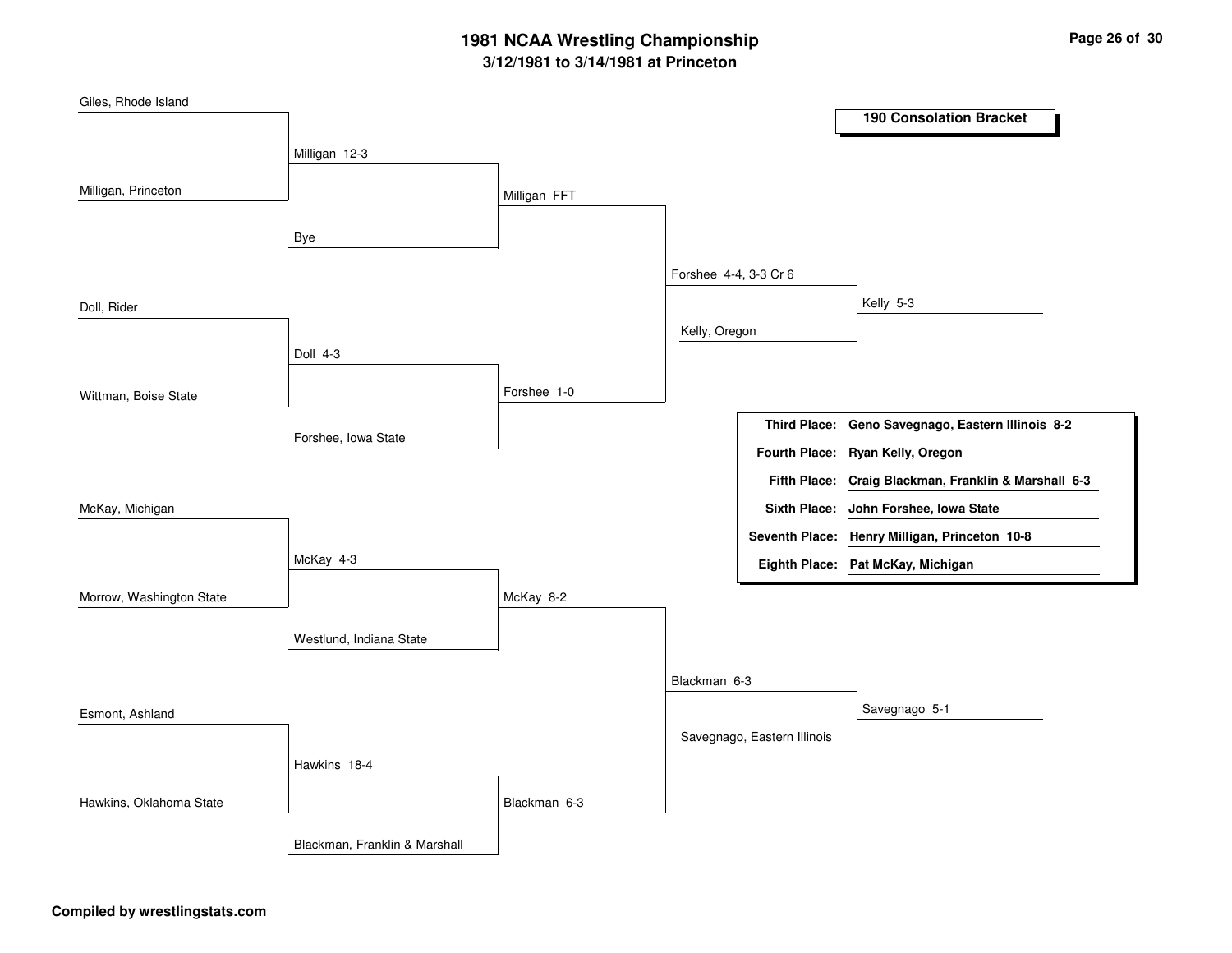**No Pigtails Bouts for 190 Weight Class**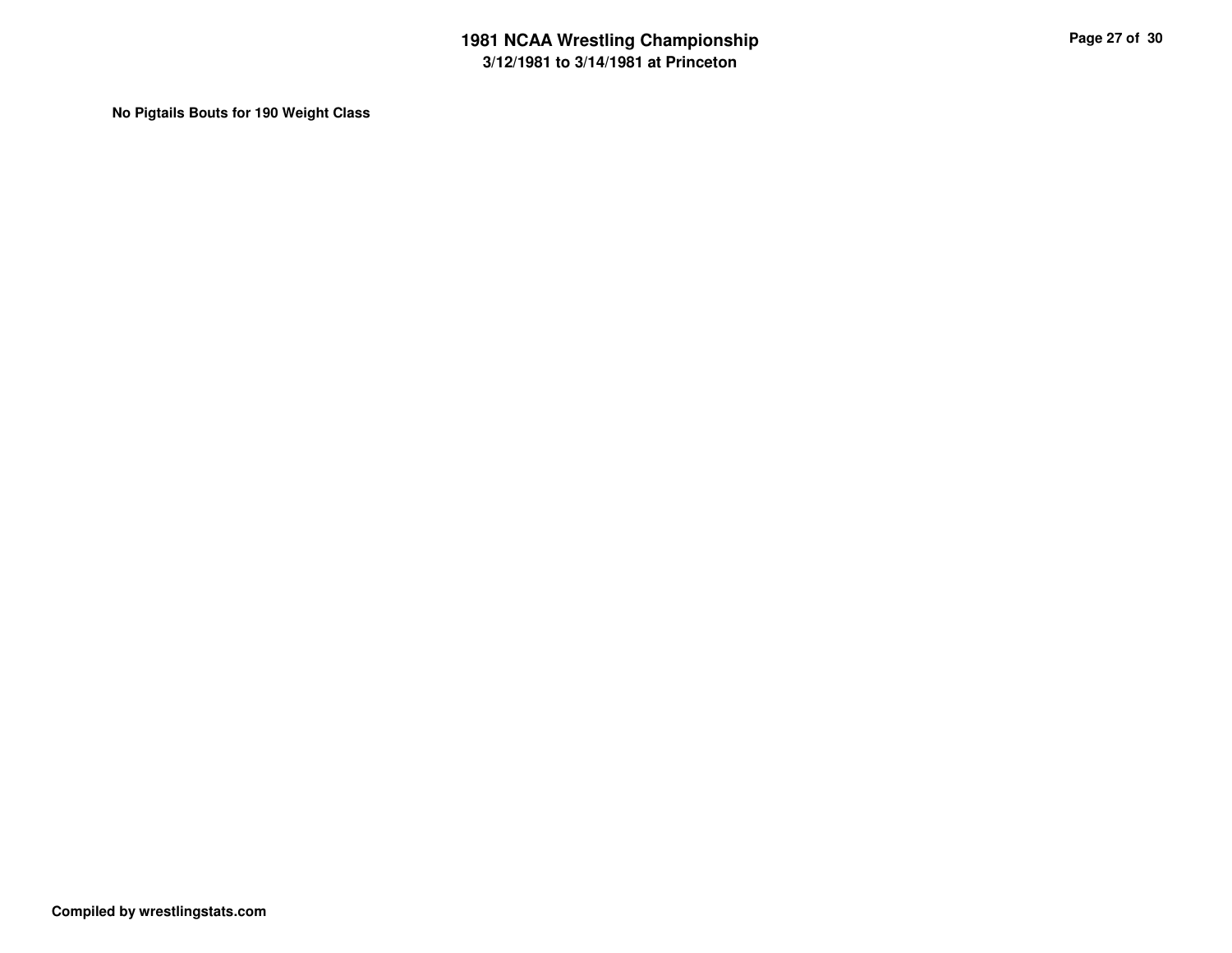### **3/12/1981 to 3/14/1981 at Princeton 1981 NCAA Wrestling Championship Page <sup>28</sup> of <sup>30</sup>**

| Rick Romeo, Missouri                 |                        |                          |                         |                             |
|--------------------------------------|------------------------|--------------------------|-------------------------|-----------------------------|
| Dan Cook, Oregon [9]                 | Rick Romeo 9-8         |                          |                         |                             |
| Mike Evans, Louisiana State [4]      | Mike Evans 9-4         | Mike Evans 9-7           |                         | <b>UNL Weight Class</b>     |
| Arnie Bagley, Idaho State            |                        |                          |                         |                             |
| Steve Williams, Oklahoma [5]         |                        |                          | Steve Williams DSQ 7:30 |                             |
| Jeff Green, Kentucky                 | Steve Williams 15-7    |                          |                         |                             |
| Duane Koslowski, Minnesota-Morris    |                        | Steve Williams Fall 0:25 |                         |                             |
| Brian Neal, Iowa State               | Brian Neal 5-4         |                          |                         |                             |
| Tab Thacker, North Carolina State    |                        |                          |                         | Bruce Baumgartner Fall 1:32 |
| Rod Chamberlain, Indiana [12]        | Rod Chamberlain 7-0    |                          |                         |                             |
| Bruce Baumgartner, Indiana State [1] |                        | Bruce Baumgartner 21-4   |                         |                             |
| Mike Holcomb, Miami Ohio             | Bruce Baumgartner 7-3  |                          |                         |                             |
| Ray Wagner, Kent State [8]           |                        |                          | Bruce Baumgartner 7-4   |                             |
| Rick Chandler, Southern Oregon       | Ray Wagner Fall 4:13   |                          |                         |                             |
| Chuck Pinta, Citadel                 |                        | Ray Wagner Fall 1:04     |                         |                             |
| Pat Ryan, Navy                       | Chuck Pinta 19-6       |                          |                         |                             |
| Dan Severn, Arizona State [2]        |                        |                          |                         | Lou Banach Fall 5:45        |
| Daryl Meyer, Nebraska                | Dan Severn Fall 0:25   |                          |                         |                             |
| John Kriebs, Northern Iowa           |                        | Dan Severn 12-3          |                         |                             |
| Mike Howe, Northern Michigan [11]    | Mike Howe 13-7         |                          |                         |                             |
| Craig Schoene, Cal State-Bakersfield |                        |                          | Dan Severn 15-7         |                             |
| Don Wagner, Millersville             | Don Wagner 11-1        |                          |                         |                             |
| Eric Klasson, Michigan [7]           |                        | Eric Klasson 6-1         |                         |                             |
| Evins Brantley, Rhode Island         | Eric Klasson DSQ 7:35  |                          |                         |                             |
| Larry Cox, Temple                    |                        |                          |                         | Lou Banach 20-10            |
| Paul Ruggiero, Delaware              | Paul Ruggiero 10-4     |                          |                         |                             |
| Paul Spieler, Cal Poly-SLO           |                        | Steve Sefter 6-2         |                         |                             |
| Steve Sefter, Penn State [6]         | Steve Sefter Fall 7:30 |                          |                         |                             |
| Curt Olson, Clarion                  |                        |                          | Lou Banach 12-5         |                             |
| Lou Banach, Iowa [3]                 | Lou Banach Fall 1:38   |                          |                         |                             |
|                                      |                        |                          |                         |                             |
| Sean Isgan, Pittsburgh-Johnstown     |                        | Lou Banach 24-6          |                         |                             |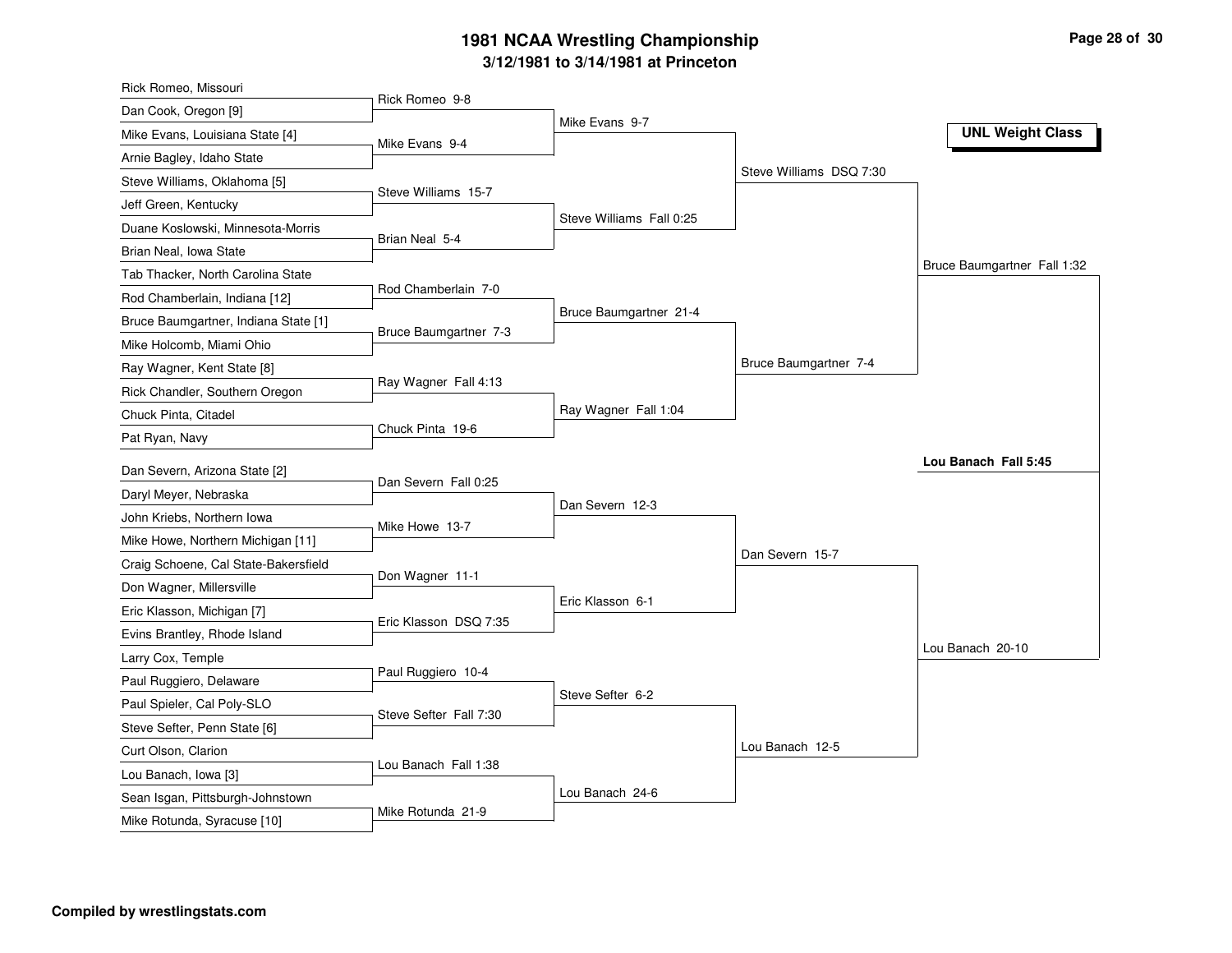## **3/12/1981 to 3/14/1981 at Princeton 1981 NCAA Wrestling Championship Page <sup>29</sup> of <sup>30</sup>**

| Green, Kentucky         |                        |                      |                       |                      | <b>UNL Consolation Bracket</b>                 |
|-------------------------|------------------------|----------------------|-----------------------|----------------------|------------------------------------------------|
|                         |                        |                      |                       |                      |                                                |
|                         | Green 2-1              |                      |                       |                      |                                                |
| Neal, Iowa State        |                        | Evans Fall 5:39      |                       |                      |                                                |
|                         | Evans, Louisiana State |                      |                       |                      |                                                |
|                         |                        |                      | Wagner 5-3            |                      |                                                |
| Holcomb, Miami Ohio     |                        |                      |                       |                      | Severn Fall 1:08                               |
|                         |                        |                      | Severn, Arizona State |                      |                                                |
|                         | Holcomb 4-1            |                      |                       |                      |                                                |
| Chamberlain, Indiana    |                        | Wagner 2-2, 2-2 Cr 8 |                       |                      |                                                |
|                         |                        |                      |                       | <b>Third Place:</b>  | Steve Williams, Oklahoma Fall 3:40             |
|                         | Wagner, Kent State     |                      |                       | <b>Fourth Place:</b> | Dan Severn, Arizona State                      |
|                         |                        |                      |                       |                      | Fifth Place: Ray Wagner, Kent State Fall 4:51  |
| Meyer, Nebraska         |                        |                      |                       |                      | Sixth Place: Steve Sefter, Penn State          |
|                         |                        |                      |                       |                      | Seventh Place: Mike Evans, Louisiana State 4-2 |
|                         | Howe 9-1               |                      |                       |                      | Eighth Place: Mike Howe, Northern Michigan     |
| Howe, Northern Michigan |                        | Howe Fall 5:58       |                       |                      |                                                |
|                         | Klasson, Michigan      |                      |                       |                      |                                                |
|                         |                        |                      | Sefter 6-5            |                      |                                                |
|                         |                        |                      |                       |                      | Williams 6-4                                   |
| Olson, Clarion          |                        |                      | Williams, Oklahoma    |                      |                                                |
|                         | Olson 5-2              |                      |                       |                      |                                                |
| Rotunda, Syracuse       |                        | Sefter 8-2           |                       |                      |                                                |
|                         | Sefter, Penn State     |                      |                       |                      |                                                |